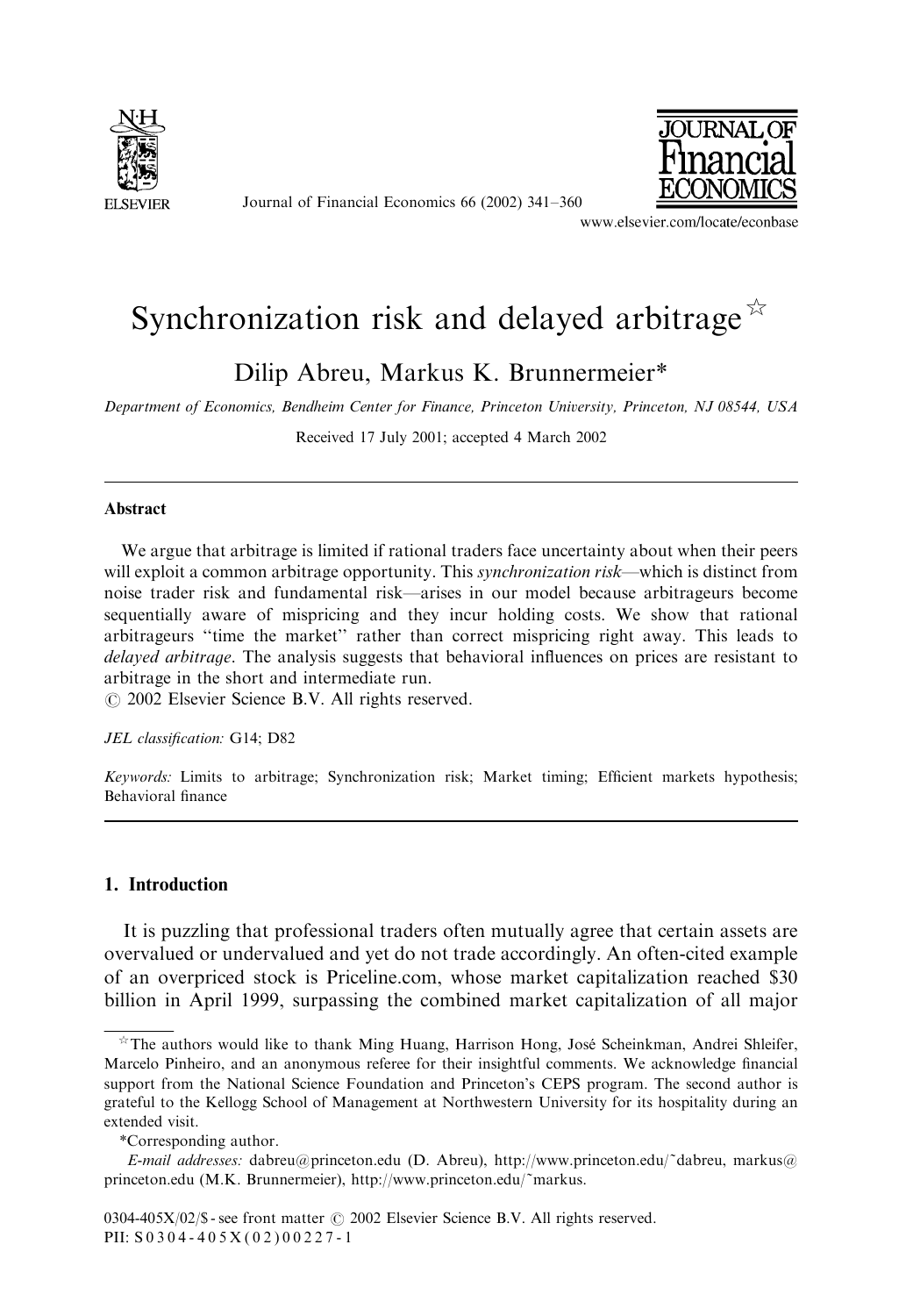U.S. airlines.<sup>1</sup> Stocks can also be underpriced. Brennan  $(1990)$  refers to "latent" assets'' and considers large takeover bid premia as evidence of underpricing. Mispricing may arise in other asset markets, too. Dammon et al. (1993) report large and persistent mispricing in the bond market based on a comparison of three highyield bonds of RJR Nabisco that differ only in the form in which interest is paid. The cash-paying bond traded at a huge premium compared to identical pay-in-kind bonds and deferred-coupon bonds over a two-year period. Standard market imperfections cannot explain such substantial mispricing. Similarly, certain currencies in the foreign exchange market are often known to be under/overvalued over many years, but arbitrageurs are afraid to trade on this mispricing too early. The objective of this paper is to provide a rationale for why this type of mispricing can persist even when professional arbitrageurs are present in the market.

One possible explanation is that not all market participants are fully rational. For example, behavioral traders can trade based on investor sentiment and ignore relevant information. Even though there is little controversy in the literature about the presence of behavioral traders, there is disagreement about whether these boundedly rational traders actually affect prices. Proponents of the *efficient markets* hypothesis, like Fama (1965) and Ross (2001), maintain that rational arbitrageurs will undo any mispricing caused by behavioral traders. Hence, "the price is right." Our paper disputes this claim, offering a new reason—''synchronization risk''—for why mispricing can persist despite the presence of rational arbitrageurs.

The efficient markets hypothesis is self-evident when arbitrage strategies are riskless and professional traders are willing to take unbounded positions. In reality, though, any arbitrage involves some risk since markets are not complete. Whenever a mispriced asset is not redundant, an arbitrage strategy is risky even if rational traders care only about the final payoff of the arbitrage strategy. In other words, an arbitrage trade is riskless only if a perfect substitute for the mispriced asset exists. Therefore, arbitrageurs can rarely fully hedge their arbitrage strategies. The recent literature on the limits to arbitrage has identified two broad categories of risk: fundamental risk and noise trader risk. An arbitrage strategy can be risky because the fundamental value of a partially hedged portfolio might change over time. In addition, arbitrageurs understand that their model might not coincide with the true data-generating process. Thus, arbitrageurs have to bear a fundamental risk even if they can sustain the arbitrage strategy until the final payoff is realized. While these fundamental shocks are permanent, the activity of behavioral noise traders might lead to temporary price movements. These price changes temporarily reduce the value of the arbitrage portfolio if the price moves even further away from the fundamental value. If arbitrageurs are compelled to liquidate their positions in the intermediate term, then they are forced to take losses exactly when the arbitrage opportunity is greatest. DeLong et al. (1990a) call this noise trader risk. There are many reasons why arbitrageurs have to liquidate their position before the arbitrage

<sup>&</sup>lt;sup>1</sup> Likewise, the market capitalization of eBay exceeded that of RJR Nabisco, Yahoo that of Boeing, and Amazon.com that of Borders, Barnes & Noble, Kmart and JC Penney combined. Ofek and Richardson (2001) provide a detailed account of overpricing of Internet stocks during the 1990s.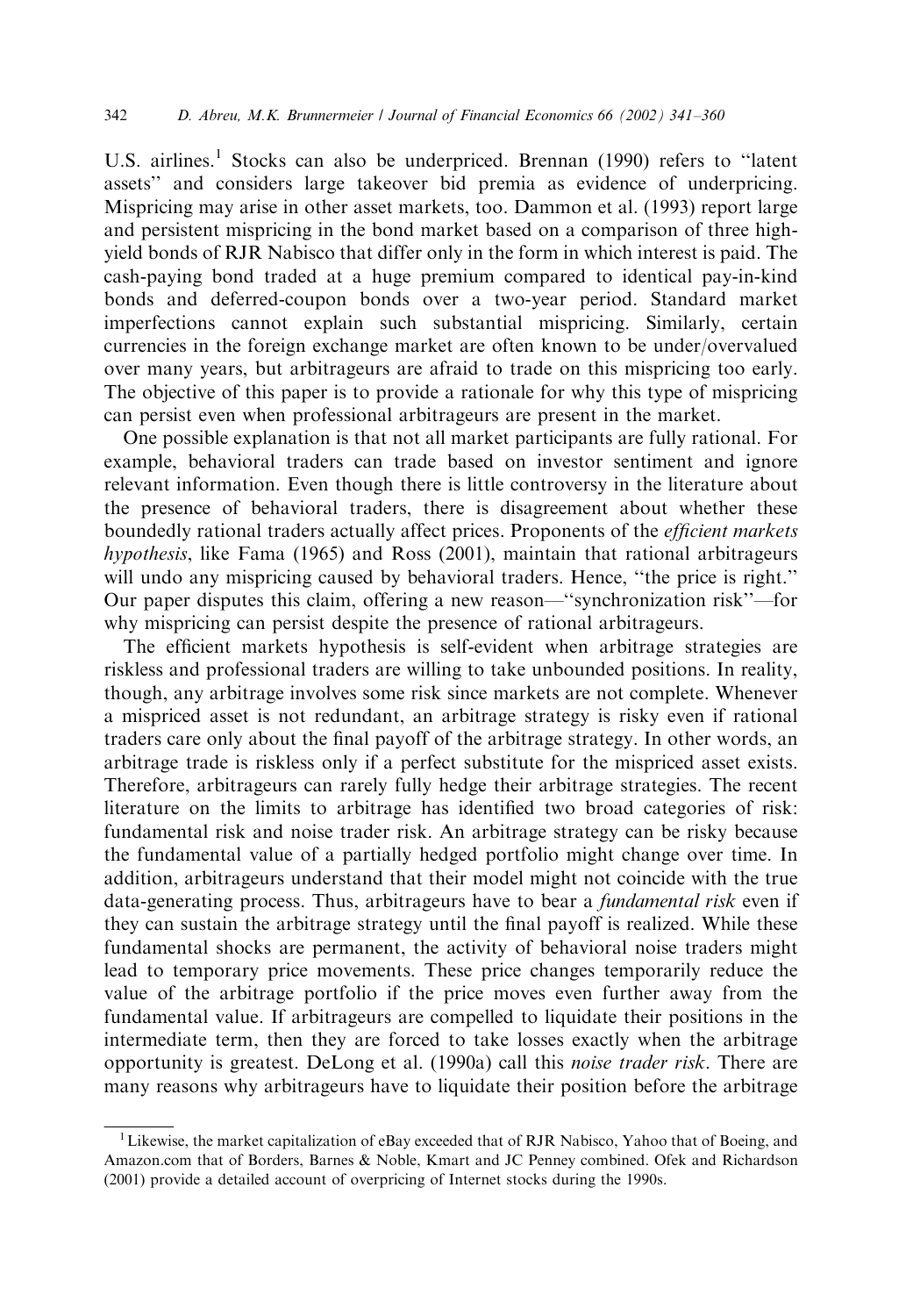finally pays off. Clearly, if arbitrageurs are short-lived, as in models with overlapping generations, they only care about the price at which they will sell the asset in their final period of consumption. In practice, professional fund managers have (endogenous) short horizons because their clients evaluate them on short-term performance and relatively poor performance leads to an outflow of funds (Shleifer and Vishny, 1997). Finally, arbitrageurs might find it optimal to (partially) liquidate their position early in an incomplete market setting when the investment opportunity set changes.

An important additional risk has been ignored in the literature. It derives from arbitrageur's uncertainty about when other arbitrageurs will start exploiting a common arbitrage opportunity. We term this risk *synchronization risk*. Note that in contrast to noise trader risk, synchronization risk does not primarily stem from the activity of other noise traders, but from uncertainty about the market timing decisions of other rational arbitrageurs. In other words, while noise trader risk reflects the risk that the price might move even further away from the fundamental value, synchronization risk pertains to uncertainty regarding the timing of the price correction.

Our model builds on the framework developed in Abreu and Brunnermeier (2001). It has three key ingredients. First, we assume that a single arbitrageur alone cannot correct the mispricing. In our model, the mispricing only disappears if a critical proportion of  $\kappa$ <1 arbitrageurs have traded based on their information.<sup>2</sup> Any trade imbalance of rational arbitrageurs will be absorbed by behavioral traders who interpret it as a random fluctuation in order flow. The price correction only occurs when the aggregate order imbalance of arbitrageurs exceeds the behavioral traders' absorption capacity. The critical mass requirement introduces an element of coordination among the arbitrageurs in our model. In addition, rational arbitrageurs are also *competitive* since  $\kappa < 1$ . An arbitrageur who waits too long misses the profit opportunity if the price correction occurs in interim.

A second element of our model is that arbitrageurs' opinions about the timing of the price correction are dispersed. In particular, we assume that arbitrageurs become sequentially aware of the mispricing. Some early-informed arbitrageurs immediately learn of the mispricing when the price departs from the fundamental value. Others receive this information later. After some time all arbitrageurs know that the price does not reflect the fundamental value. Note that in our setting, as is arguably the case in reality, arbitrageurs do not know how early they receive this information relative to other traders. This sequential awareness element, together with the critical mass requirement, introduces a temporal dimension to the coordination problem. A synchronization problem arises because no individual arbitrageur knows when other traders will trade based on their information and hence they do not know when the price correction will occur.

Finally, we argue that arbitrageurs incur explicit and implicit holding costs in order to exploit an arbitrage opportunity. For example, several explicit costs arise when an

<sup>&</sup>lt;sup>2</sup>This critical mass assumption is similar to that used in the speculative currency attack literature (Obstfeld, 1996; Morris and Shin, 1998).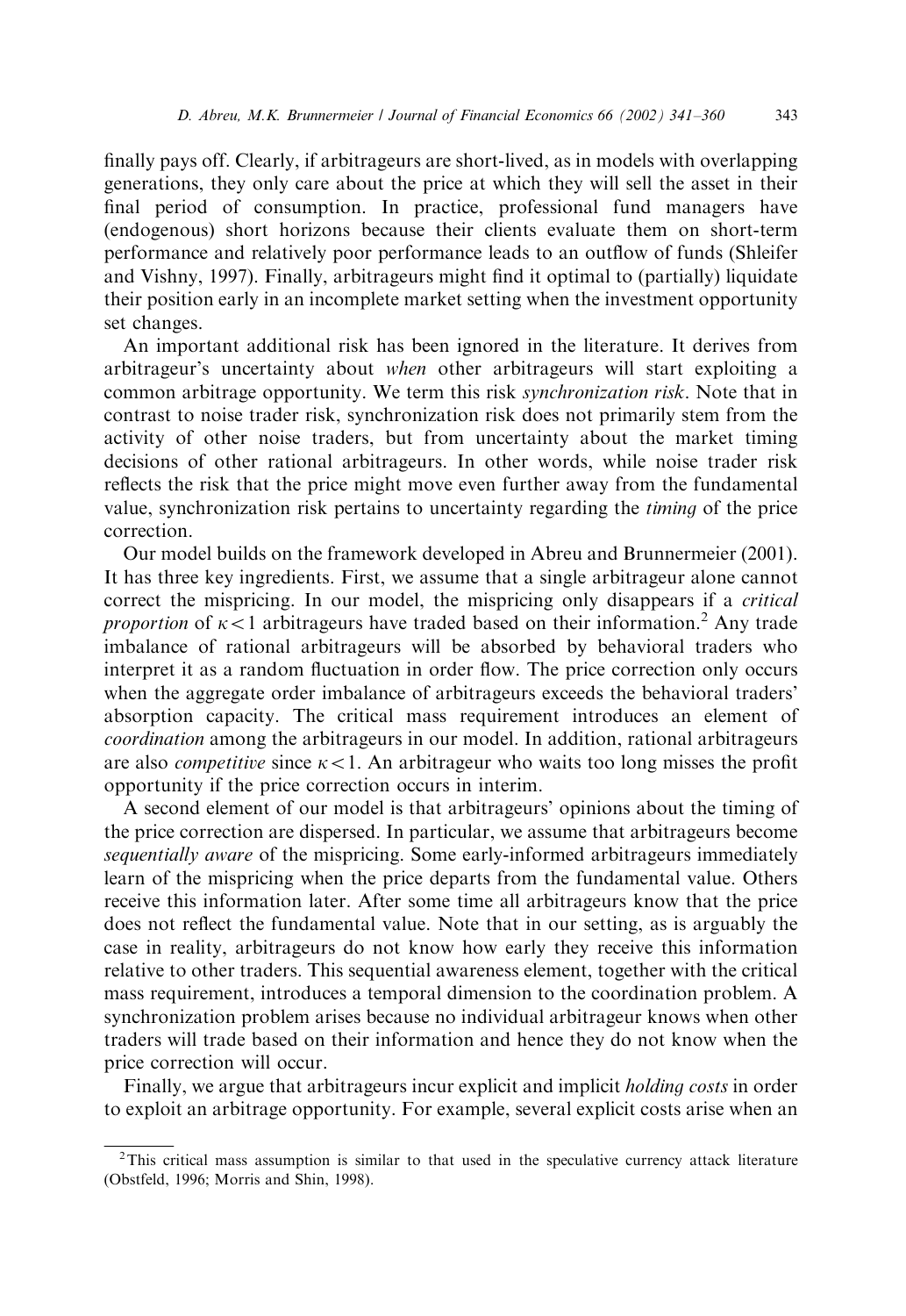overpriced asset is sold short. Short-sellers must hold the short-sale proceeds in a margin account that pays minimal or no interest. Moreover, if the stock is ''on special,'' that is, if it is difficult to locate shareholders who are willing to lend the share, short-sellers will receive a negative interest rate on their short-sale proceeds. In other words, the short-seller is indirectly paying a lending fee. Furthermore, margin requirements force short-sellers to put additional money into low interest bearing margin accounts. This can bind a large amount of an arbitrageur's capital, which could be used for alternative investment opportunities. Note that short-sale costs also arise if an asset is undervalued. In this case, the arbitrageur goes long on the underpriced asset, but shorts assets with correlated payoffs in order to hedge the position. In addition, arbitrageurs also face implicit holding costs. For example, they cannot fully hedge their arbitrage strategy in a world where a perfect substitute for the mispriced asset does not exist. Other examples include the relative performance evaluation of fund managers and the risk that the lender of a security might recall the asset $^3$ 

The fundamental result of our analysis is that the combination of synchronization risk with holding costs typically causes arbitrageurs to delay acting on their information. However, they eventually do trade and while arbitrage does occur, it can be significantly delayed. This result holds despite our assumption that the price correction occurs with certainty within a finite horizon. Thus, the classical backward induction argument does not apply. The reason is that at no point in time is the mispricing common knowledge among the arbitrageurs. It might be the case that all arbitrageurs know of the mispricing, and all arbitrageurs know that all know that the price is too high or too low, but it is never the case that all arbitrageurs know that everybody knows that everybody knows and so on ad infinitum.

We also obtain a variety of comparative statics results. As one would expect, we find that the duration of the mispricing increases with the size of the holding costs, the dispersion of opinion among arbitrageurs, and the absorption capacity of the behavioral traders. The larger the mispricing, the larger is the incentive of each individual arbitrageur to trade based on that information, and the sooner the price will revert towards the fundamental value. When the mispricing exceeds bounds, determined by dispersion of opinion among arbitrageurs and other model parameters, arbitrageurs will act on their information without delay. The fundamentals serve as an anchor around which the price can fluctuate. Thus, Black's (1986) (half-serious) suggestion that the fundamental value is between half and twice the current value is a description that is consistent with our model.

The model can be extended to allow for asymmetric holding costs which, as has been widely noted, are higher for a short position than for a long position. Since arbitrageurs who receive bad news have to sell an asset short in order to exploit its overpricing and conversely for good news, our model provides a simple explanation of why ''bad news travels slowly.''

<sup>&</sup>lt;sup>3</sup>We initially only stressed the former interpretation in the form of a reputational penalty. We are grateful to Ming Huang and Harrison Hong for emphasizing the broader holding cost perspective adopted here.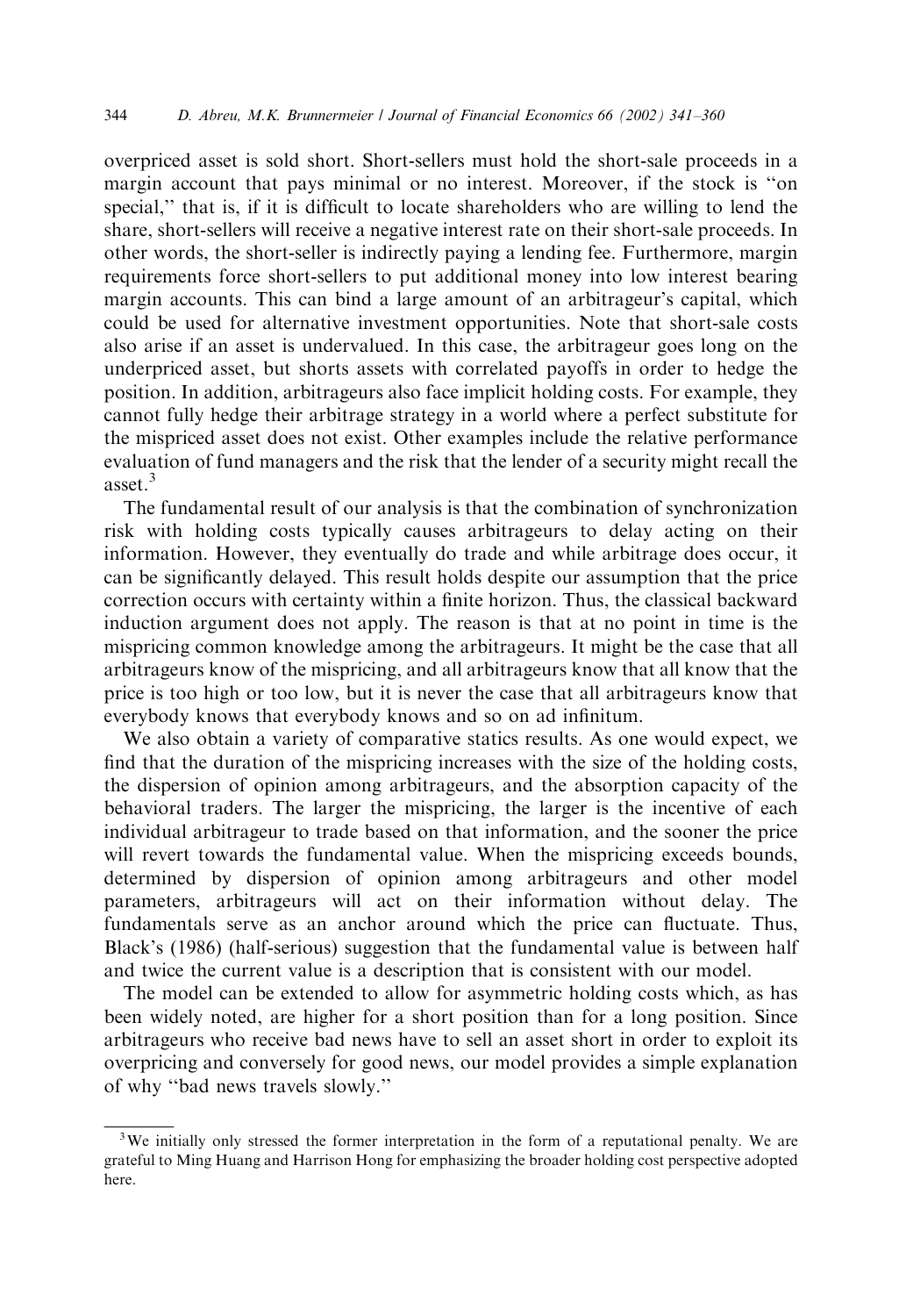Our model also explains why fads and fashions in the acquisition and use of information are compatible with rational optimizing behavior. The coordination aspect of our model creates a strong incentive for individual arbitrageurs to act only on information that other arbitrageurs are acting upon, and to ignore information that is being generally ignored, even when such information is more important in terms of fundamentals. It does not pay to research or use ''sleepy news'' even when such news is known to be important.

Our results are also robust in a generalized model in which partial price adjustments occur whenever the trading pressure exceeds a smaller threshold. Arbitrageurs update their information based on price movements. However, this inference is imperfect since no arbitrageur knows whether the price movement was due to trading pressure from rational arbitrageurs or a shift in investor sentiment. Therefore, opinions remain dispersed. Note that trading immediately after a partial price adjustment can be costly since the price might reverse if it was only due to a temporary shift in investor sentiment. In this setting, arbitrageurs might trade against each other. Some arbitrageurs bet on a price reversal and buy (sell) the asset even though they know that the asset is overpriced (undervalued). Other arbitrageurs, who became aware of the mispricing earlier, think that it is more likely that the price move will trigger a full price correction, and trade in the direction of the fundamentals.

In summary, our analysis shows that arbitrage ultimately works, but that it occurs with a delay. While markets are not fully informationally efficient, the departure from the fundamental value is constrained. Prices are governed by the fundamental value in the long term, but behavioral biases might affect prices in the intermediate and short term.

# 2. Related literature

The existing literature on limited arbitrage, as summarized in Barberis and Thaler (2001) and Shleifer (2000), offers alternative rationales for the persistence of mispricing. DeLong et al. (1990a) introduce the concept of noise trader risk. In their model, mispricing persists because risk-averse, short-lived arbitrageurs only worry about next period's price—which is affected by noise trader demand—instead of the riskless long-run fundamental value. In Shleifer and Vishny (1997), fund managers limit their arbitrage out of fear of a drawdown. Fund managers are afraid that their investors will withdraw their money if they suffer intermediate short-term losses even though the arbitrage provides a riskless positive payoff in the long-run. These papers build on the insight that distorted prices might become even more distorted in the short run before eventually returning to their normal long run values. The logic of our model is different. In our framework, arbitrage is limited because of problems of synchronization and an individual incentive to time the market. This synchronization risk not only provides an alternative explanation for persistent mispricing, it also amplifies the effects described in the earlier literature on limited arbitrage.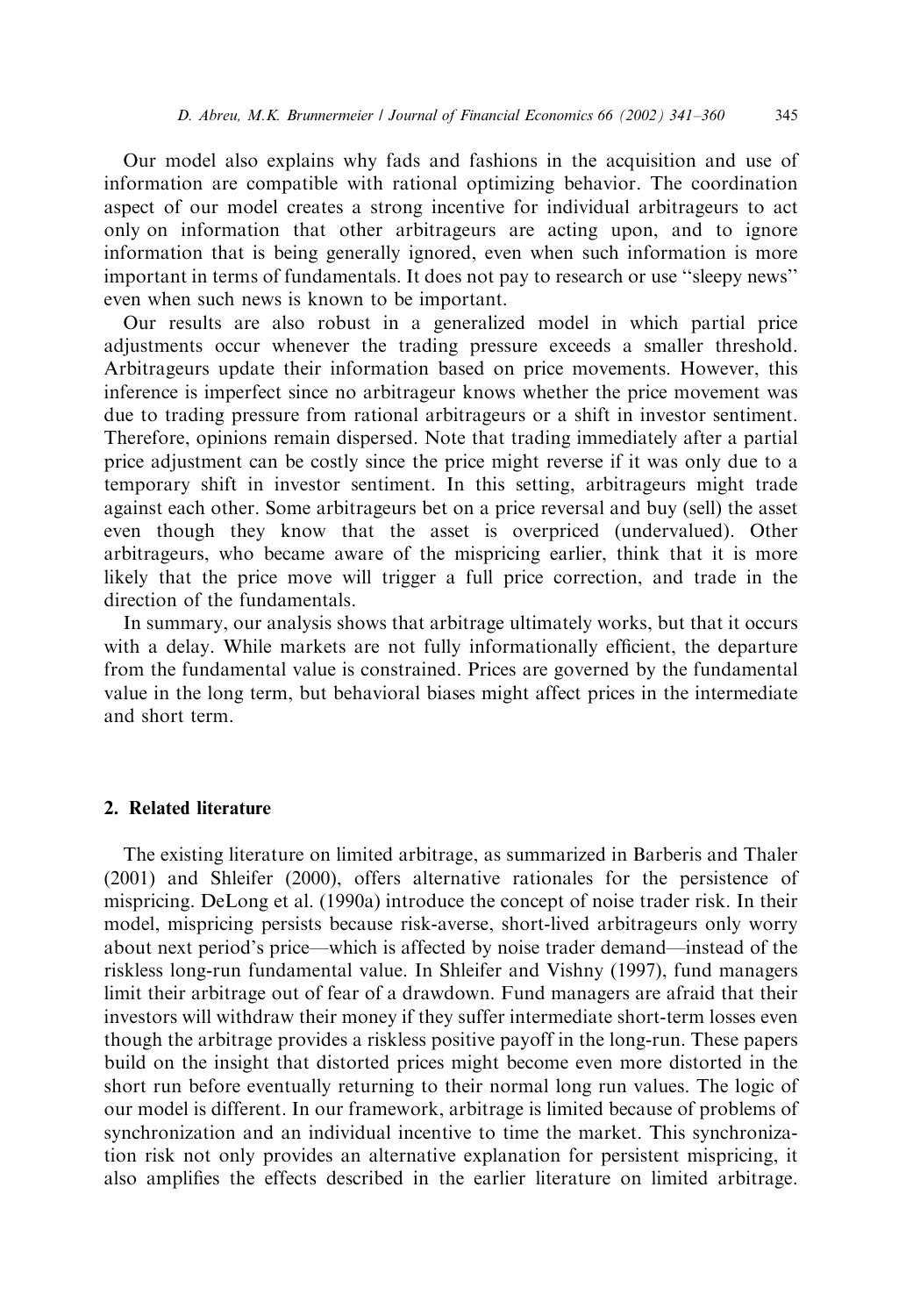Furthermore, these limits to arbitrage are derived even though we assume that aggregate resources of all arbitrageurs suffice to correct a given mispricing.

Bubbles are a special form of mispricing. Before a bubble bursts, the stock price grows at a high rate even though it is mutually known that the assets are overpriced. In Allen and Gorton (1993), professional fund managers ''churn'' bubbles at the expense of individual investors. Abreu and Brunnermeier (2001) show that arbitrageurs prefer to ride a growing bubble until its size reaches a critical level. One common element of these papers and the current one is that traders do not know how early they sell out relative to other traders. In DeLong et al. (1990b), rational arbitrageurs push up the price to induce behavioral feedback traders to aggressively buy stocks in the next period. This delayed reaction by feedback traders allows the arbitrageurs to unload their position at a profit. Unlike the latter papers, the mispricing in this paper persists even though behavioral traders do not increase it over time. There are numerous other papers on bubbles; some of the important contributions are summarized in Brunnermeier (2001).

Morris (1995) develops a dynamic coordination game based on the idea of ''asynchronous clocks'' of Halpern and Moses (1990), which has some similarities to the model we develop. The papers by Morris and Shin (1998) on currency attacks and Morris (1995) exploit the global games approach of Carlsson and van Damme (1993). Our model does not belong to the class of games to which the results of Carlsson and van Damme apply. These issues are discussed further in Abreu and Brunnermeier (2001).

Tuckman and Vila (1992) highlight the central role of explicit holding costs. They solve an arbitrageur's dynamic portfolio choice problem wherein risk aversion prevents fully exploiting the mispricing. They argue that holding costs are more substantial than transactions costs, which is supported by their empirical study of the U.S. Treasury bond market. Arbitrageurs' trading activity has no impact on the mispricing in their paper since it is fully exogenously specified, in contrast to our analysis.

#### 3. The model

We begin with an overview of our model; a detailed discussion of individual modeling assumptions appears later. There is a single risky asset whose price is denoted by  $p_t$ . Time  $t\in[0,\infty)$  is continuous. The fundamental value of the risky asset is denoted  $v_t$ . Prior to the arrival of a shock at a random time  $t_0 \in [0, \infty)$ , the fundamental value of the asset is  $v_t = e^{rt}$  and from  $t_0$  onwards  $v_t = (1 + \tilde{\beta})e^{rt}$ . The distribution of  $t_0$  is exponential:  $F(t_0) = 1 - e^{-\lambda t_0}$  and

$$
\tilde{\beta} = \begin{cases}\n-\beta & \text{with prob. } \frac{1}{2} \\
+\beta & \text{with prob. } \frac{1}{2}\n\end{cases}
$$
 with  $\beta > 0$ .

<sup>&</sup>lt;sup>4</sup> As will be apparent soon, this analysis can be easily generalized to a setting where  $v_t = w_t[1 + E_t(\tilde{\beta})]$ , with  $w_t = \int_0^t r w_s ds + M_t$ ,  $w_0 = 1$ , and  $M_t$  following any martingale process. A particular example is a generalized geometric Brownian motion, where  $w_t = \int_0^t r w_s \, ds + \int_0^t \sigma w_s \, dB_s$ ].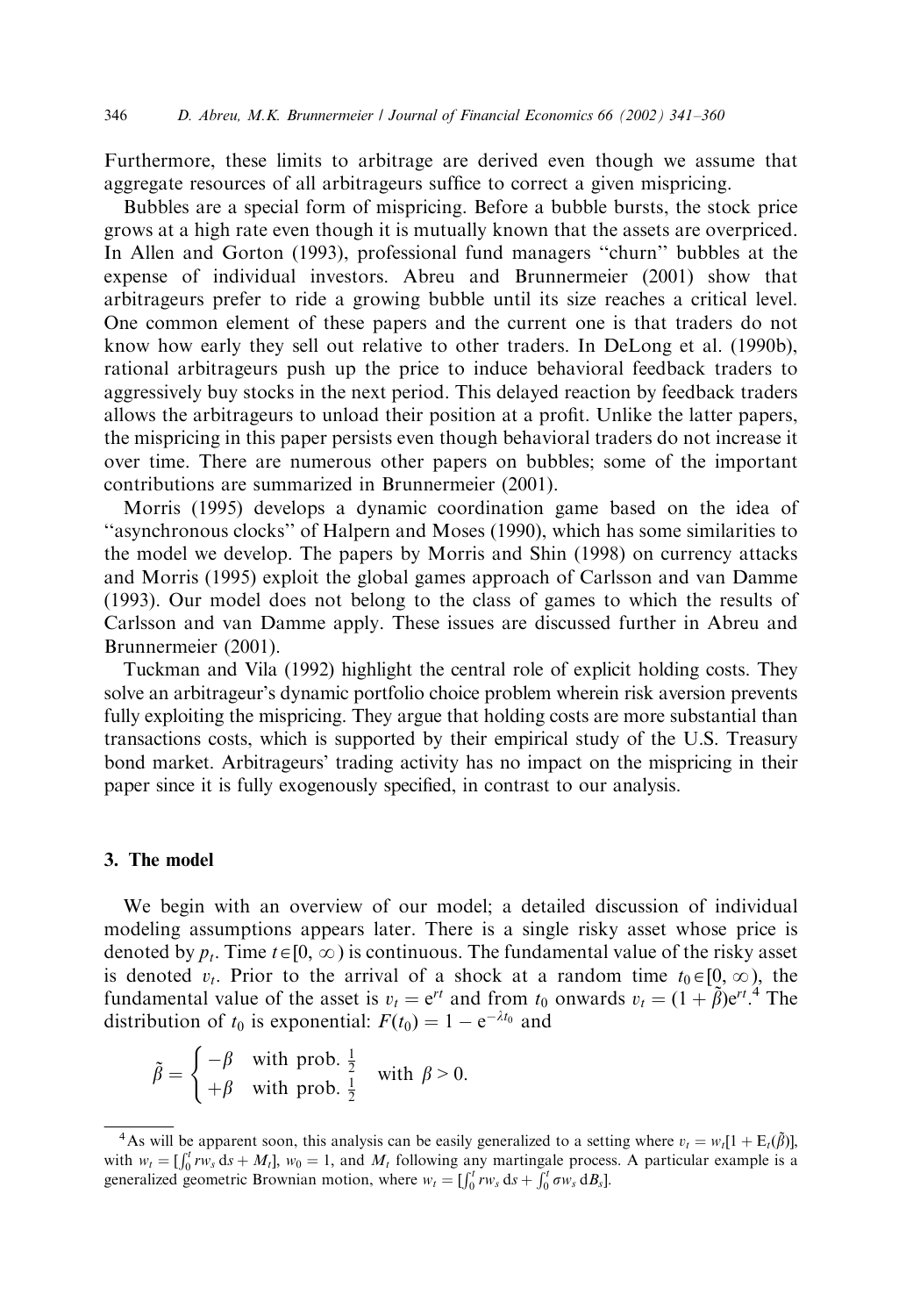There are two types of agents: rational arbitrageurs and behavioral traders. The focus of the analysis is on the decisions of the former. Prior to the shock at  $t_0$ ,  $p_t = v_t$ . Thereafter, the price can deviate from fundamentals. Between  $t_0$  and  $t_0 + \eta$ , rational arbitrageurs become sequentially aware of the new fundamental value at a uniform rate. The mass of arbitrageurs is normalized to one. Ex ante, any arbitrageur is equally likely to become aware at any  $t\in[t_0, t_0 + \eta]$ . An individual arbitrageur who becomes aware of the change in fundamentals at  $t_i$  thinks that  $t_0$  is distributed between  $t_i - \eta$  and  $t_i$ . We denote this type of arbitrageur by  $\hat{t}_i$ . If  $t_0 = t_i$ , arbitrageur  $\hat{t}_i$  is in fact the first to realize that the fundamental value has departed from the price. At the other extreme, if  $t_0 = t_i - \eta$ , she is the last to become aware of the mispricing. Since she does not know  $t_0$ , she does not know how early she receives the information relative to other arbitrageurs. Note that while informed arbitrageurs disagree about  $t_0$ , they have the same estimate of the fundamental value and, hence, of the size of the mispricing. The exponential prior distribution of  $t_0$ , combined with the uniform arrival of this information to arbitrageurs, guarantees that each arbitrageur's problem is symmetric relative to the time  $t_i$  the arbitrageur becomes aware that the price does not coincide with the fundamental value of the asset.

Behavioral traders persist in thinking that there has been no shock and support a price of  $p_t = e^{rt}$  even after  $t_0$ . Suppose that there has been a negative shock, so that  $\hat{\beta} = -\beta$ . Behavioral traders can support the mispricing as long as the aggregate selling pressure by rational arbitrageurs lies below a threshold  $\kappa$ . When this threshold is crossed, the price adjusts and coincides with the fundamental value of the asset. A parallel statement applies to the case of a positive shock  $\tilde{\beta} = +\beta$ . This price process is illustrated in Fig. 1.

For simplicity, we assume that all arbitrageurs are risk neutral. The drawback of this assumption is that arbitrageurs may find it optimal to submit orders of infinite



Fig. 1. Price and fundamental value.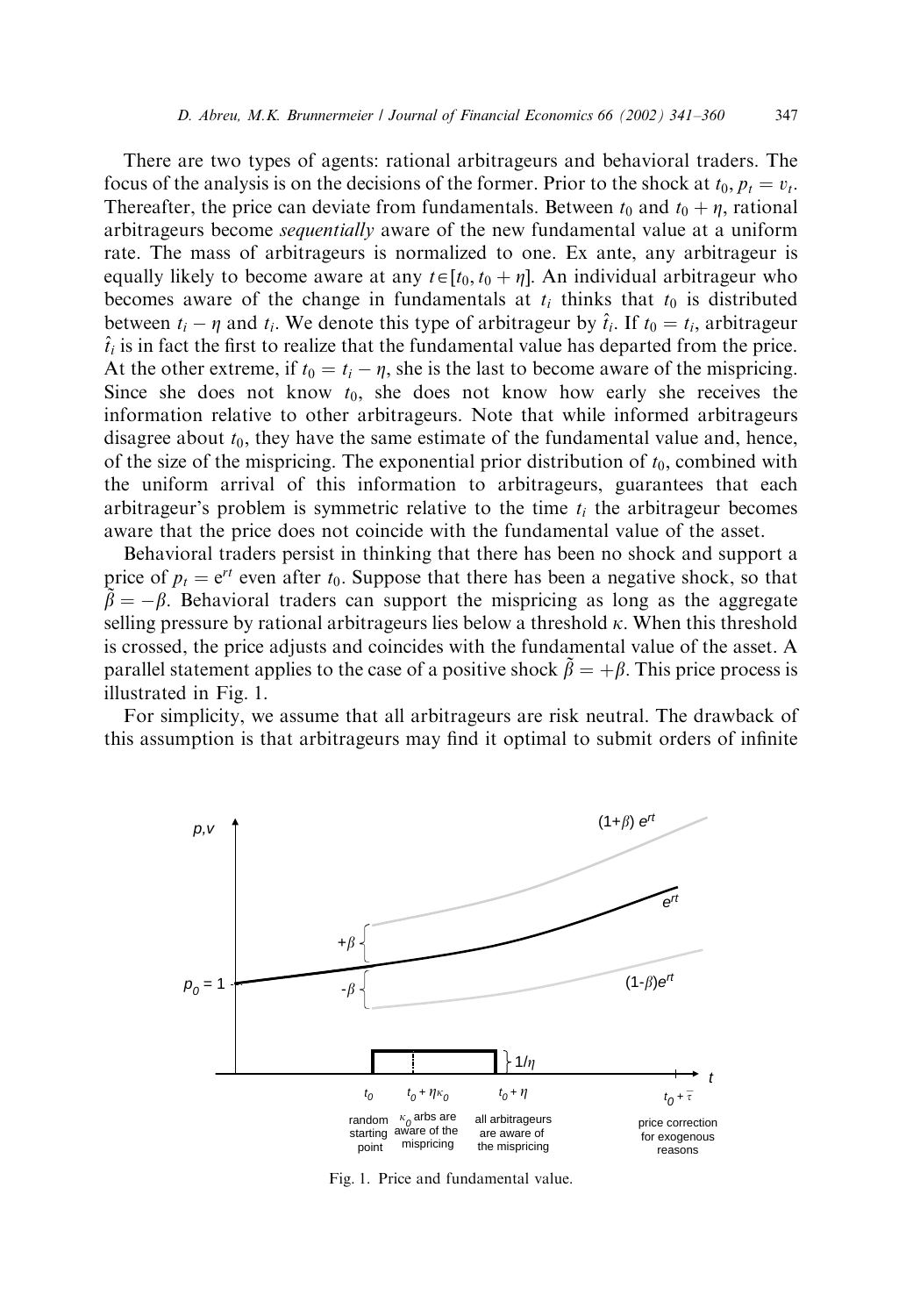size. To preclude this possibility, we also assume that each arbitrageur can only trade within a maximum long position and a maximum short position in the number of shares. Without loss of generality, we normalize the maximum number of shares an arbitrageur can hold (short or long) to  $x_i \in [-1, 1]$ , where  $x_i = -1$  reflects arbitrageur  $\hat{t}_i$ 's maximum short position and  $x_i = 1$  the maximum long position. Such limits to the positions arbitrageurs can take have been rationalized in the literature in a variety of ways, including appeals to risk aversion, wealth constraints, and asymmetric information. Note that trading activity is risky in our framework and that there are no risk-free arbitrage opportunities. For each period that an arbitrageur departs from the diversified (neutral) portfolio (normalized to  $x_i = 0$ ), holding costs are  $cp_t|x_i|$ . We restrict our analysis to parameter values where  $c >$  $\left(\frac{\lambda}{1} - e^{-\lambda \eta \kappa_0}\right)\beta$ . Absent this restriction, arbitrageurs always trade right after they become aware of the mispricing.

The price correction occurs as soon as the aggregate order imbalance of all arbitrageurs exceeds  $\kappa(\cdot)$ , where the latter is a function of  $(t-t_0)$ . To obtain closedform solutions, we specify  $\kappa(t - t_0) = \kappa_0[1 - (1/\bar{\tau})(t - t_0)]$  to be linearly decreasing, with  $\bar{\tau}$  > max $\{\eta,(1/\lambda)[1/\ln(c/(c - \lambda \beta)) - 1/\lambda \eta \kappa_0]^{-1}\}\$ . The inequality guarantees that  $\kappa$  does not decline "too fast." The main results carry over to any decreasing  $\kappa$ function as long as  $-\frac{\partial \kappa}{\partial (t - t_0)} < 1/\eta$  for all  $(t - t_0)$ .<sup>5</sup> The linear specification applies to t such that  $t - t_0 \leq \overline{\tau}$ . At  $t_0 + \overline{\tau}$ ,  $\kappa(\overline{\tau}) = 0$  and the mispricing is corrected even in the absence of trading pressure from the rational arbitrageurs. When a whole mass of arbitrageurs submit their orders exactly in the same trading round and the accumulated order flow strictly exceeds  $\kappa$ , we assume that each order is only executed with a probability  $\psi$  at the pre-correction price. With probability  $(1 - \psi)$ , the order will be executed at the new corrected price  $v_t$ <sup>6</sup>.

There are many rationales for our modeling choices. For example, imagine that behavioral traders are confident that they become aware of the mispricing as early as the first rational arbitrageurs. They view any aggregate trading imbalance as being due to noisy liquidity trading and to represent a cheap buying (attractive selling) opportunity. Their capacity to absorb order imbalance is given by the threshold function  $\kappa(t - t_0)$ . When this threshold is crossed, the price correction occurs. The longer the mispricing persists, the smaller is the mass of behavioral traders who remain confident that the "price is right." Hence we assume that the function  $\kappa(\cdot)$  is declining.

<sup>&</sup>lt;sup>5</sup> Alternatively, we could assume that the hazard rate of an exogenous price correction increases over time after  $t_0$ . For example, the headline news might occur at  $\bar{t} = t_0 + \bar{\tau} + \xi$ , where  $\bar{\tau}$  is a constant and  $\xi$  has a Weibull distribution. That is,  $\xi \sim F(\xi) = 1 - \exp\{-\mu/(\alpha+1)\xi^{(\alpha+1)}\}$  with density  $f(\xi) =$  $\mu \xi^{\alpha} \exp\{-(\mu/(\alpha+1))\xi^{(\alpha+1)}\}$ . This implies an increasing hazard rate for an exogenous correction (conditional on knowing  $t_0$ ) of  $f(\xi)/(1 - F(\xi)) = \mu \xi^{\alpha}$ . In such a setting, arbitrageurs can infer more information about the distribution of  $t_0$  since the probability of an exogenous price correction at t is higher for low  $t_0$ . This makes this formulation much less tractable.

<sup>&</sup>lt;sup>6</sup>This possibility does not arise in equilibrium until the extended model of Section 5. At the cost of some complication, we could make  $\psi$  a function of the accumulated orders prior to the price correction, and of the order at the point of the correction.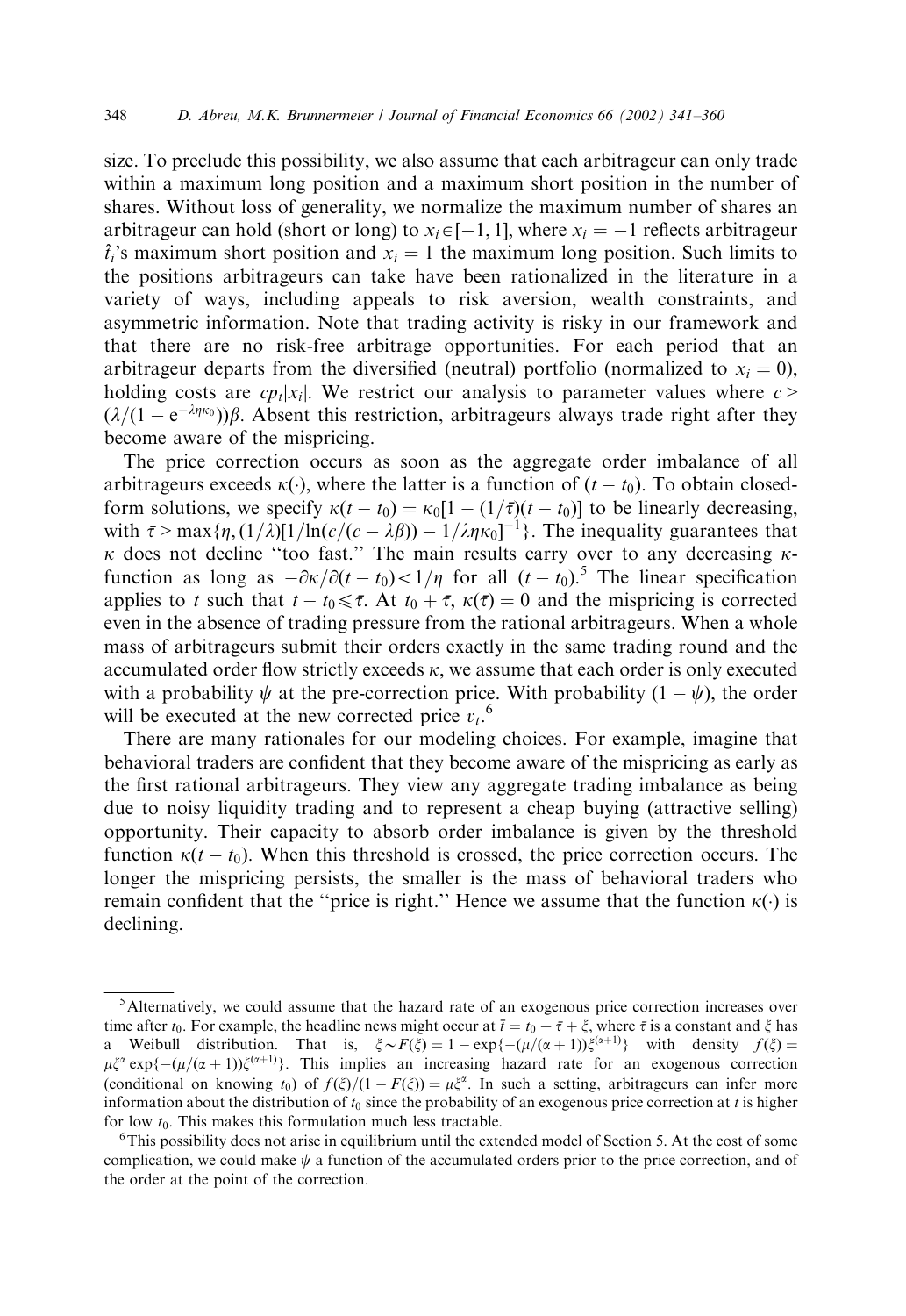Note that the critical mass requirement both introduces a coordination element and prevents other arbitrageurs from perfectly inferring the single random variable  $t_0$ from price changes as long as the trading pressure is smaller than  $\kappa(\cdot)$ . We view our reduced form modeling as reflecting the many uncertainties which, in reality, make it difficult to perfectly infer all variables from the current price level. These extensions are discussed in Section 5.

In order to exploit the arbitrage opportunity, each arbitrageur has to build up a position, thereby incurring explicit and implicit holding costs. In our model, each arbitrageur pays holding or carrying costs of  $cp<sub>t</sub>|x<sub>i</sub>$  per unit of time for some constant  $c > 0$ . Hence, the shorter the horizon over which the arbitrageur has to hold this position prior to the price correction, the larger is the overall payoff. There are numerous explicit sources for these holding costs. As pointed out earlier, the short-sale of shares involves some unit-time costs. A short-seller has to borrow the shares from someone who charges an indirect lending fee. Selling a stock short is costly because one has to keep the short-sale proceeds in a margin account that pays low or even negative interest if the stock is on special. D'Avolio (2002) and Duffie et al. (2002) describe institutional details of the U.S. stock lending market. Note that even when an asset is underpriced, the optimal arbitrage strategy involves short-selling. In this case, the arbitrageur buys the undervalued asset, but tries to short the best imperfect substitute in order to minimize the exposure to unrelated risks.

Arbitrageurs also incur implicit holding costs. For example, they have to deviate from their diversified portfolio in order to exploit an arbitrage opportunity. Therefore, holding costs can also be viewed as a short-cut formulation for the risk premium required for taking on this risky arbitrage position. The higher the volatility of the mispriced asset and the more difficult it is to hedge accompanied risk with another asset, the higher are these implicit holding costs. Another form of implicit holding costs arises when arbitrageurs have to hold collateral assets in order to execute their arbitrage strategy. This prevents them from investing their capital in more profitable alternatives. Arbitrageurs must also hold some capital to be prepared for margin calls.

Both explicit and implicit holding costs are amplified by the fact that arbitrageurs might be forced to terminate their arbitrage strategy before it pays off. In the simplest case, a liquidity shock occurs with a constant exogenous arrival rate. However, it is more likely that such a liquidity shock will occur when it can do the most harm. For example, an arbitrageur who borrowed shares to sell them short faces a recall risk or ''buy in'' risk. As soon as the lender of the shares recalls those shares, short-sellers have to cover their positions by buying the assets in the market at unfavorable terms. Finally, as Shleifer and Vishny (1997) point out, fund managers who rely on their clients' money to exploit the trading strategy may face an intermediate liquidation risk. If the price departs even further from the fundamentals, clients might attribute this temporary bad performance to poor management skills. Hence, they will withdraw their money, thereby forcing the fund manager to partially terminate the arbitrage strategy exactly when the arbitrage opportunity is most profitable.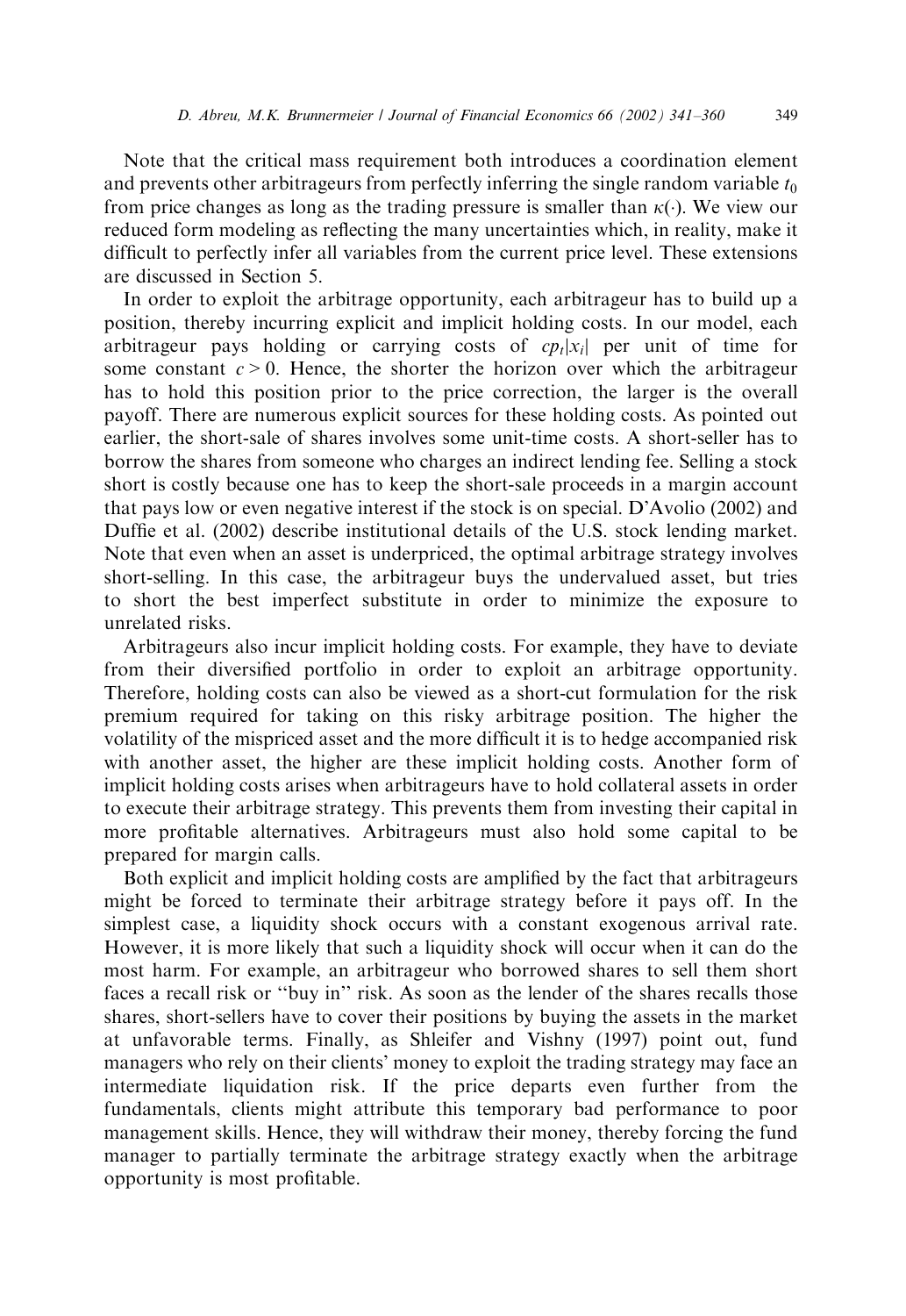All these implicit or explicit costs are summarized by  $c$  in our model. These costs make arbitrageurs cautious and give them an incentive to postpone their trades.

#### 4. Analysis

## 4.1. Market timing and delayed arbitrage

Each arbitrageur has to decide when to trade based on her information. A trading strategy for arbitrageur  $\hat{t}_i$  specifies trades as a function of  $\tau_i = t - t_i$ , the time elapsed since arbitrageur  $\hat{t}_i$  became aware of the mispricing. We focus on trigger strategies, according to which arbitrageur  $\hat{t}_i$  trades only once at  $t_i + \tau_i^*$ . Until this point in time, the arbitrageur holds the ex ante optimal (neutral) portfolio position. Recall that we have normalized this to zero. From  $t_i + \tau_i^*$  onwards, the arbitrageur maintains the new position until the price correction occurs.

An arbitrageur who trades just prior to the price correction achieves the highest payoff. By postponing the trade, the arbitrageur reduces holding costs but risks missing the arbitrage opportunity. The aim of each sophisticated trader is to ''beat the gun,'' using Keynes' (1936) words. Optimal market timing depends on each arbitrageur's individual evaluation of the likelihood that the price correction will occur in the next instant. Let  $h(t|\hat{t}_i)$  be arbitrageur  $\hat{t}_i$ 's perceived hazard rate that the price correction occurs in the next instant *t*. Consequently, arbitrageur  $\hat{t}_i$ 's probability estimate that the correction occurs within the small interval  $[t, t + \Delta]$  is approximated by  $h(t|\hat{t}_i) \Delta$ . In this case, the benefit of trading prior to the correction is  $\beta p_t$ . If the price correction does not occur, then the arbitrageur has to pay holding costs  $c p_t \Delta$ . In short, an arbitrageur will only trade based on her information if the benefits  $\Delta h(t|t_i, \cdot)$  outweigh the costs of holding a nonoptimally diversified portfolio  $(1 - \Delta h)c\Delta$  for some short time period  $\Delta$ . Lemma 1 formally states the market timing condition for  $\Delta \rightarrow 0$ .

# Lemma 1. An arbitrageur trades to the maximum short (long) position as soon as the subjective hazard rate h $(t|\hat{t}_i)$  times the size of the over-(under-)pricing  $\beta$  equals the holding costs c.

Note that the risk neutrality of the arbitrageurs implies that they always go to their maximum long or short position. Given our parameterization, the aggregate trading imbalance of all arbitrageurs coincides with the number of arbitrageurs buying/ selling the asset.

The hazard rate at which the price correction will occur is not exogenous but depends on the other arbitrageurs' trading. The longer other arbitrageurs wait until they trade based on their information, the lower is the probability that the correction will occur in the near future.

We restrict attention to symmetric strategy equilibria, wherein each trader adopts the same trading strategy. Abreu and Brunnermeier (2001) show in a related setting that any trading equilibrium is symmetric and involves only trigger strategies. By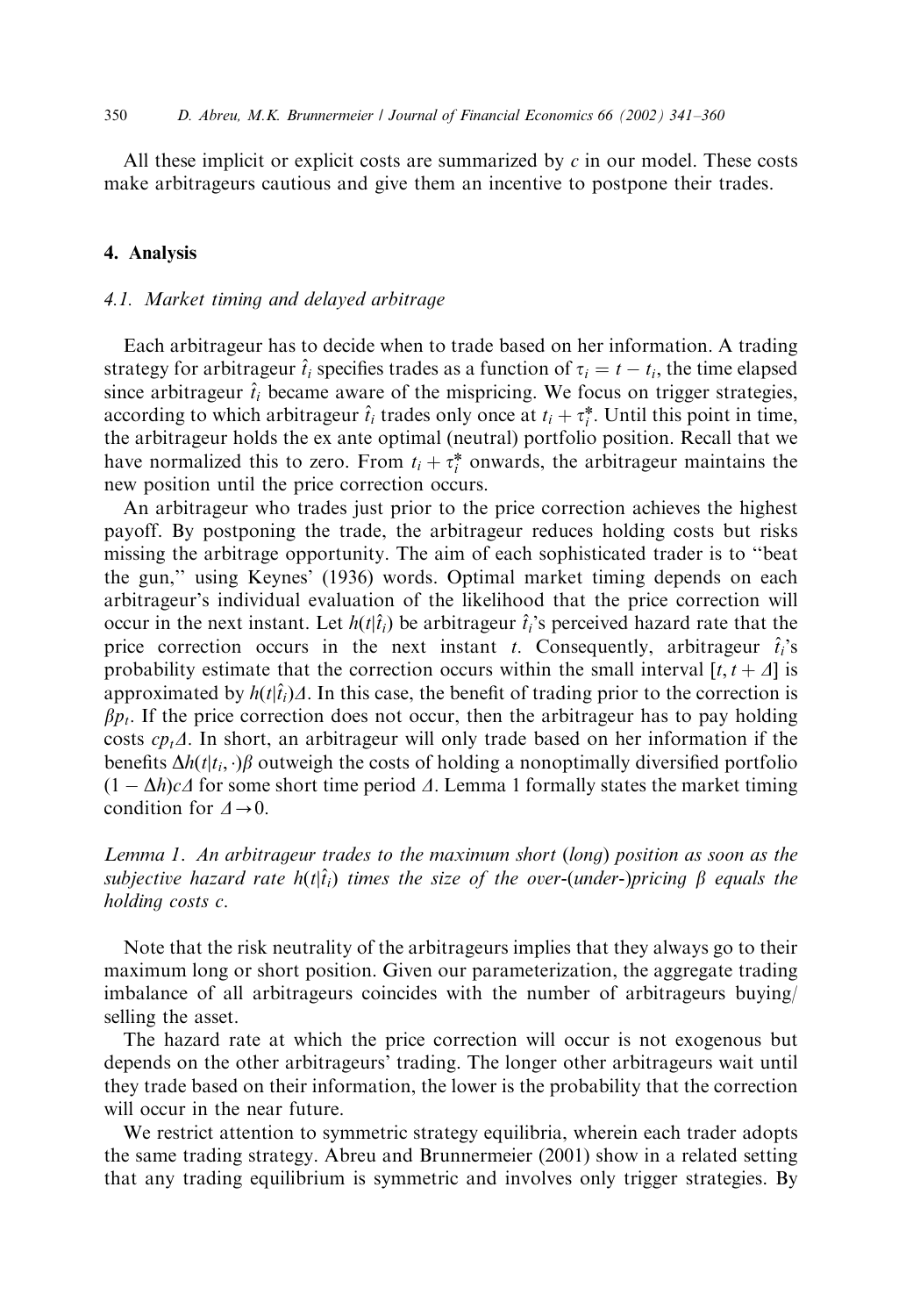symmetry, it follows directly that from each trader's point of view the price correction never occurs with strictly positive probability at any specific instant, that the aggregate selling pressure is exactly equal to  $\kappa(t - t_0)$  when the price correction occurs for endogenous reasons, and that the hazard rate is always well defined.

If all arbitrageurs trade only with a delay of  $\tau'$  periods, then the price correction only occurs at  $t_0 + \varphi(\tau')$ , where  $\varphi(\tau')$  is implicitly defined as  $\varphi(\tau') = \tau' + \eta \kappa(\varphi(\tau'))$ . In the special case of a linear  $k(\cdot)$ ,  $k(t-t_0) = \kappa_0[1 - (1/\bar{\tau})(t-t_0)], \varphi(\tau')$  simplifies to  $\varphi(\tau') = \bar{\tau}(\tau' + \eta \kappa_0)/(\bar{\tau} + \eta \kappa_0)$  and hence the price correction occurs at  $t_0 + \bar{\tau}(\tau' + \eta \kappa_0)$  $\eta\kappa_0$  $/(\bar{\tau} + \eta\kappa_0)$ .

Arbitrageur  $\hat{t}_i$  knows that, in equilibrium, the price correction will occur no later than  $t_i + \varphi(\tau')$  but after  $t_i + \varphi(\tau') - \eta$ . Given that the prior distribution of  $t_0$ ,  $F(t_0) =$  $1 - e^{-\lambda t_0}$ , is exponential, so is the distribution of the price correction date  $t_0 + \varphi(\tau')$ . Conditioning on  $t_0 + \varphi(\tau') \in [t_i + \varphi(\tau') - \eta, t_i + \varphi(\tau')]$  yields arbitrageur  $\hat{t}_i$ 's posterior distribution at  $t_i$  of the date of the price correction. If the mispricing persists up to  $t > t_i + \varphi(\tau') - \eta$ , the support of the possible correction date shrinks to [t,  $t_i + \varphi(\tau')$ ]. The exponential distribution, together with the fact that arbitrageurs become aware of the mispricing in a uniform manner, leads to a tractable posterior at  $t$ . Arbitrageur  $\hat{t}_i$ 's updated density that price correction occurs in the next instant after t given that it persists up to  $t$  is given by

$$
\frac{\lambda \exp\{-\lambda t\}}{1-\exp\{-\lambda(t_i+\varphi(\tau'))\}-[1-\exp\{-\lambda t\}]}=\frac{\lambda}{1-\exp\{-\lambda(t_i+\varphi(\tau')-t)\}}.
$$

That is, arbitrageur  $\hat{t}_i$ 's hazard rate about the date of the price correction, as illustrated in Fig. 2, is<sup>7</sup>

$$
h(t|\hat{t}_i) = \begin{cases} 0 & \text{for } t < t_i + \varphi(\tau') - \eta, \\ \frac{\lambda}{1 - \exp\{-\lambda(t_i + \varphi(\tau') - t)\}} & \text{for } t \ge t_i + \varphi(\tau') - \eta. \end{cases}
$$

In the symmetric equilibrium defined by a common trigger  $\tau^*$ , arbitrageur  $\hat{t}_i$  has to find it optimal to trade at  $t = t_i + \tau^*$ . By Lemma 1, this is only the case when her subjective hazard rate  $h(t_i + \tau^*|\hat{t}_i) = c/\beta$ . A rearrangement of this equation  $\lambda/(1-\tau^*)$  $e^{-\lambda(\varphi(\tau^*)-\tau^*)} = c/\beta$  reveals that the duration of the mispricing is  $\varphi(\tau^*) = \tau^* + \pi^*$  $(1/\lambda)\ln[c/(c-\lambda\beta)]$ . Recall that  $\varphi(\tau^*) = \bar{\tau}(\tau^* + \eta\kappa_0)/(\bar{\tau} + \eta\kappa_0)$  for the linear case. Solving for  $\tau^*$  yields the unique symmetric Perfect Bayesian Nash equilibrium, stated in Proposition 1. Note also that the price correction is not immediate  $(\tau^* > 0)$  but prior to the time it would occur absent trading pressure from rational arbitrageurs, that is at  $t_0 + \bar{\tau}$ .

Proposition 1. There exists a unique symmetric trigger strategy equilibrium. In this equilibrium, all arbitrageurs delay their trade by  $\tau^* = \bar{\tau} - ((\bar{\tau} + \eta \kappa_0)/\lambda \eta \kappa_0) \ln[c/(c - \lambda \beta)] > 0.$ 

<sup>&</sup>lt;sup>7</sup>Note that for  $\lambda \rightarrow 0$ , the exponential prior distribution converges to a uniform distribution. Hence for  $t \geq t_i + \varphi(\tau') - \eta$ , the price correction occurs with a constant hazard rate of  $1/(t_i + \varphi(\tau') - t)$ . That is, the time of the price correction is uniformly distributed between the next instant t and  $t_i + \varphi(\tau')$ .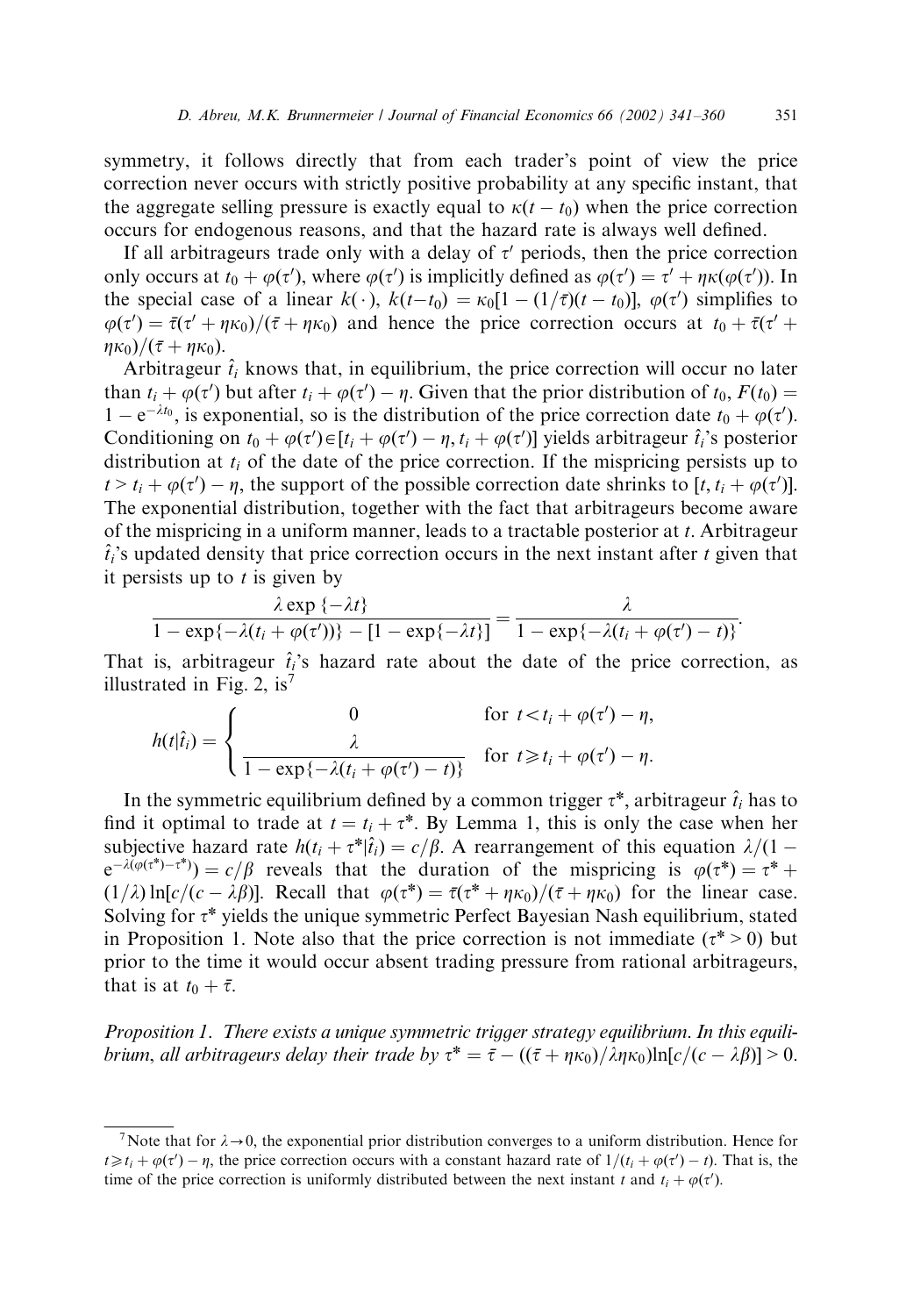

Fig. 2. Arbitrageur  $\hat{t}_i$ 's hazard rate.

In this equilibrium, the price correction caused by arbitrageurs' trading activity occurs at  $t_0 + \bar{\tau}(1 - (1/\lambda\eta\kappa_0)\ln[c/(c-\lambda\beta)]).$ 

The proof of this proposition is presented in Appendix A.1. If all arbitrageurs postpone their trading, that is, if  $\tau$  is larger, it takes longer for the price adjustment to occur. This also implies that fewer arbitrageurs are needed for the price correction. Hence, the likelihood that a price correction will occur in the next instant, before arbitrageur  $\hat{t}_i$  trades, increases. In other words, the equilibrium hazard rate  $h(t_i +$  $\tau|t_i, \tau\rangle$  is increasing in  $\tau$  since  $\kappa(t-t_0)$  is monotonically decreasing. The equilibrium delay  $\tau^*$  for each arbitrageur is given by the intersection between  $\beta h(t_i + \tau | t_i, \tau)$  viewed as a monotonically increasing function in  $\tau$ —and the constant per-period holding costs  $c$ .

Our model predicts that arbitrage will be delayed. This finding is in sharp contrast to the standard backwards induction argument which predicts that mispricing cannot be sustained over long periods of time. However, classic backwards induction is not applicable in our setting since there is no ''commonly known starting point'' for the procedure to work. Proposition 2 states that it is never common knowledge among all arbitrageurs, indeed even among any positive mass of arbitrageurs, that the price is not right. This is due to the sequential awareness specification of our model.

Proposition 2. The mispricing is never common knowledge among a positive mass of arbitrageurs.

*Proof.* The arbitrageur who becomes immediately aware of the mispricing at  $t_0$ knows at  $t_0 + \eta$  that everybody knows of the mispricing. However, the trader who only becomes aware of the mispricing at  $t_0 + \eta$  thinks that she might be the first to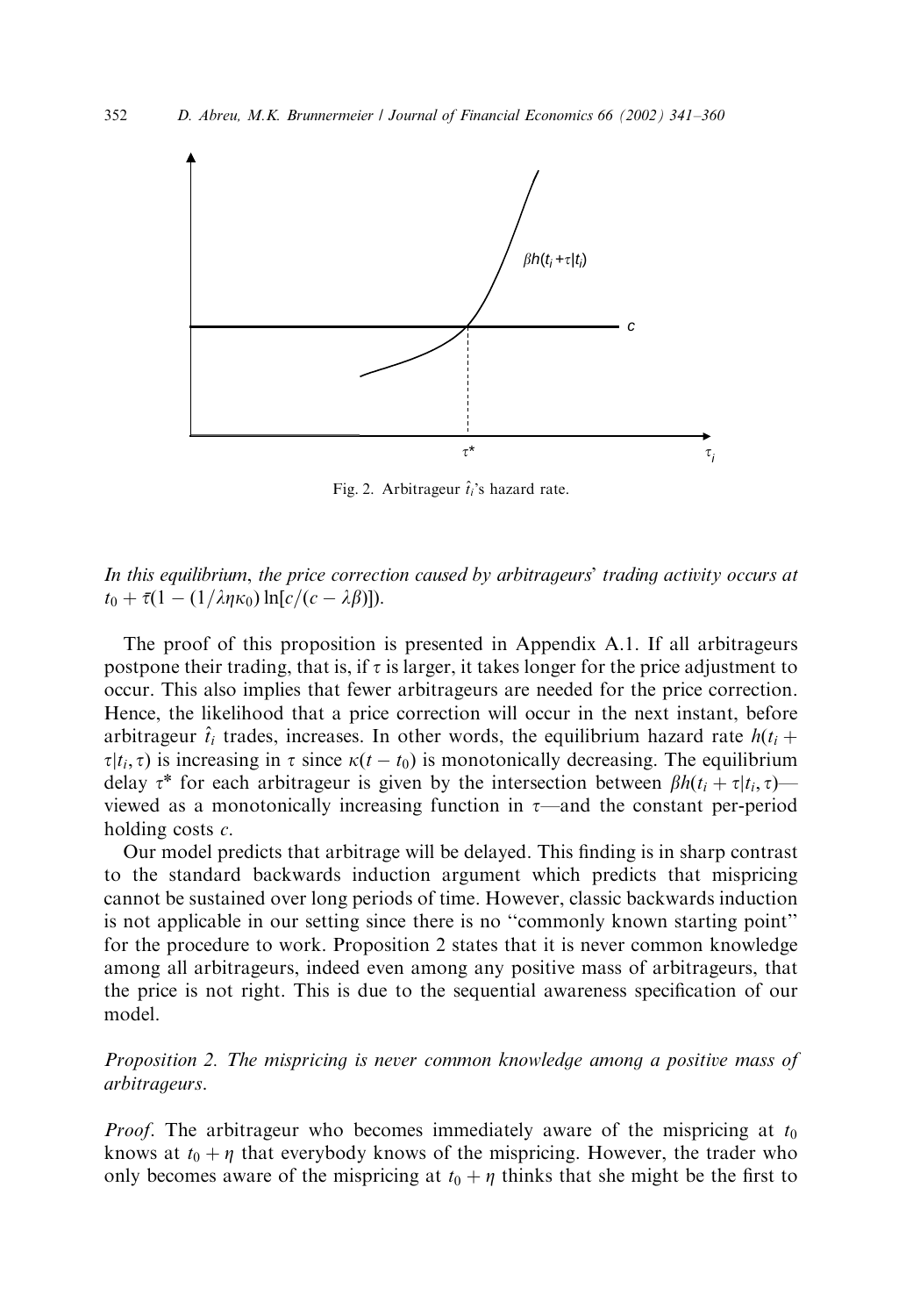hear of it and thus does not know that all traders already know it. Hence, even though everybody knows of the mispricing at  $t_0 + \eta$ , only the first trader knows that everybody knows. At  $t_0 + 2\eta$ , even the last traders to become aware of the mispricing know that everybody knows, but they do not know that everybody knows that everybody knows of the mispricing. As time proceeds the order of mutual knowledge increases, but it will never reach infinity. The argument for any positive mass of arbitrageurs is analogous.  $\square$ 

This lack of common knowledge about the mispricing preserves the disagreement about the timing of the price correction. A bubble is the most pronounced form of overpricing. Abreu and Brunnermeier (2001) analyze the case in which the price departs further and further from its fundamental value. That paper also draws a connection to the static global games literature, in which the fundamental value is not commonly known. In contrast, the current paper demonstrates that arbitrage is delayed even if the mispricing does not grow over time. Allen et al. (1993) originally define ''strong bubbles'' as situations in which all traders know with probability one that the price is too high. The authors provide necessary conditions for the existence of bubbles. These conditions include the Pareto interim inefficiency of the initial allocation, a lower bound on the maximum short position, and asymmetric information about the fundamentals. Hence, as they stress in their paper it cannot be the case that it is commonly known among the traders that a bubble exists. They also provide examples of bubbles in three-period economies in which traders have heterogeneous beliefs or state-dependent utility functions. Note that our setting is different because we rely on a coordination element to provide an obstacle to arbitrage. This allows us to show that mispricing can persist without departing from the common prior assumption or state independent utility formulations. In contrast to their paper, our analysis is also closer in spirit to the literature on limits to arbitrage.

#### 4.2. Comparative statics

The next proposition lists some comparative statics results that are proved in Appendix A.2. These results are discussed following the statement of the proposition.

# Proposition 3. The duration of the mispricing is

- (i) increasing in the length of the awareness window  $\eta$ , initial absorption capacity  $\kappa_0$ , and holding costs c; and
- (ii) decreasing in the arrival rate  $\lambda$  and the size of the mispricing  $\beta$ .

Recall that  $\lambda$  reflects the arrival rate of  $t_0$  given the prior exponential distribution of  $t_0$ . As  $\lambda$  increases, the prior distribution carries more and more information about the starting point of the mispricing. Indeed, as the arrival rate  $\lambda \rightarrow \infty$ , arbitrageurs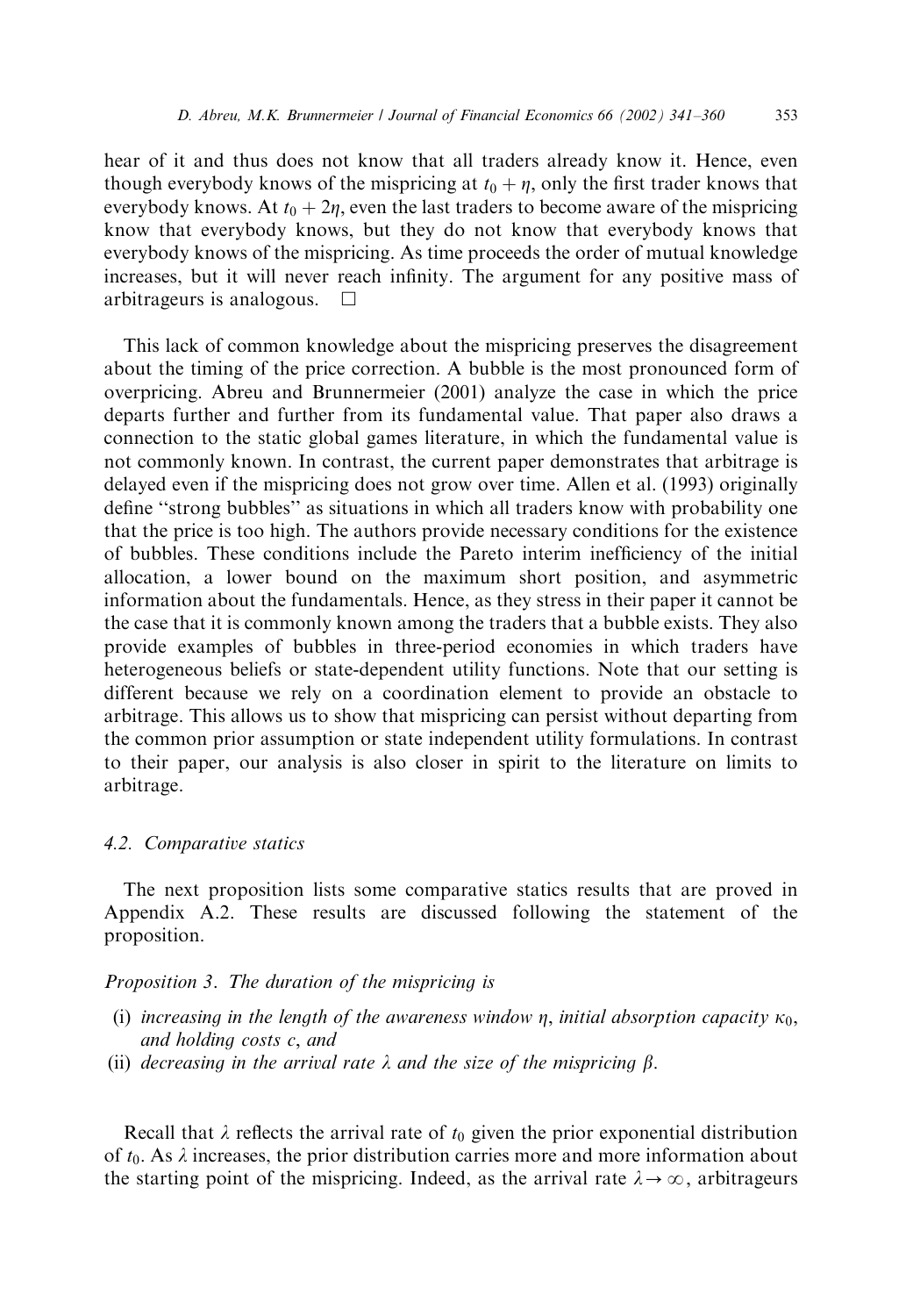know that the mispricing starts immediately at  $t_0 = 0$  even before they receive a signal. Therefore, there is no dispersion of opinion among arbitrageurs. Conversely, for  $\lambda \rightarrow 0$ , the "sequential awareness" effect is most pronounced and the distribution converges to the uniform distribution. The second parameter that determines the dispersion of opinion is the length of the awareness window  $\eta$ . For larger  $\eta$ , it takes longer until sufficiently many arbitrageurs who could correct the mispricing know of the mispricing. Thus, the duration of mispricing is lengthened due to an amplification effect. Given that everybody trades only after a certain initial delay of  $\tau$  periods, it takes  $\bar{\tau}(\tau + \eta \kappa_0)/(\bar{\tau} + \eta \kappa_0)$  periods until the price correction occurs. A larger  $\eta$  increases  $\bar{\tau}(\tau + \eta \kappa_0)/(\bar{\tau} + \eta \kappa_0)$  since  $\tau < \bar{\tau}$ . Hence, it makes it more attractive to wait even longer to save the holding costs c: This, in turn, induces everybody to increase their delay  $\tau$ . This postpones the date of the price adjustment even further, which makes waiting even more attractive. A similar reasoning can be used to explain why a larger  $\kappa_0$  extends the duration of the mispricing. Increasing  $\kappa_0$  shifts all  $\kappa(t - t_0)$ -values, thereby exacerbating the synchronization problem.

The larger the magnitude of the mispricing  $\beta$ , the shorter it lasts. In other words, very large mispricings cannot be sustained for very long, while small mispricings can persist. Thus, the fundamental value serves as an anchor for share prices, and behavioral traders cannot drive the price too far away from the asset's fundamental value. This result conforms with Black's (1986) suggestion that the current fundamental value of an individual stock is between half and double the current price level.<sup>8</sup>

## 5. Further discussion and possible extensions

# 5.1. Asymmetric holding costs

One could extend the model to allow for asymmetric holding costs. This extension is interesting in that holding costs are typically higher for short positions than for long positions.<sup>9</sup> In our model, this implies that overpricing persists longer than underpricing. Thus, in effect, ''bad news travels slowly.'' This conforms with the empirical findings of Hong et al. (2000), who discover that stocks with low analyst coverage seem to react more sluggishly to bad news than to good news.

<sup>&</sup>lt;sup>8</sup>One can easily envision a more general setting where arbitrageurs might receive more than one  $\beta$ -signal about the fundamental value of the asset. Furthermore, their estimate of the size of the mispricing  $\beta$  might differ. A very general formulation is given by  $v_t = \beta_t M_t$ , where  $M_t$  follows a commonly observable martingale process, such as a geometric Brownian motion, while  $\beta_t$  is a point process with repeated sequential news of mispricings.

<sup>&</sup>lt;sup>9</sup>The only way to exploit an overpriced asset is to sell it short. In contrast, if the asset is undervalued, the arbitrageur acquires a long position with lower holding costs. Admittedly, even a risk-averse arbitrageur who buys an undervalued asset might want to short close substitute assets to hedge the risk. Thus, shorting costs can also arise if a security is underpriced. In this case, shorting costs are incurred to reduce the overall ''implicit'' direct holding costs due to fundamental and noise trader risk. On the other hand, in the case of overpriced securities, shorting costs arise in addition to the ''implicit'' holding costs.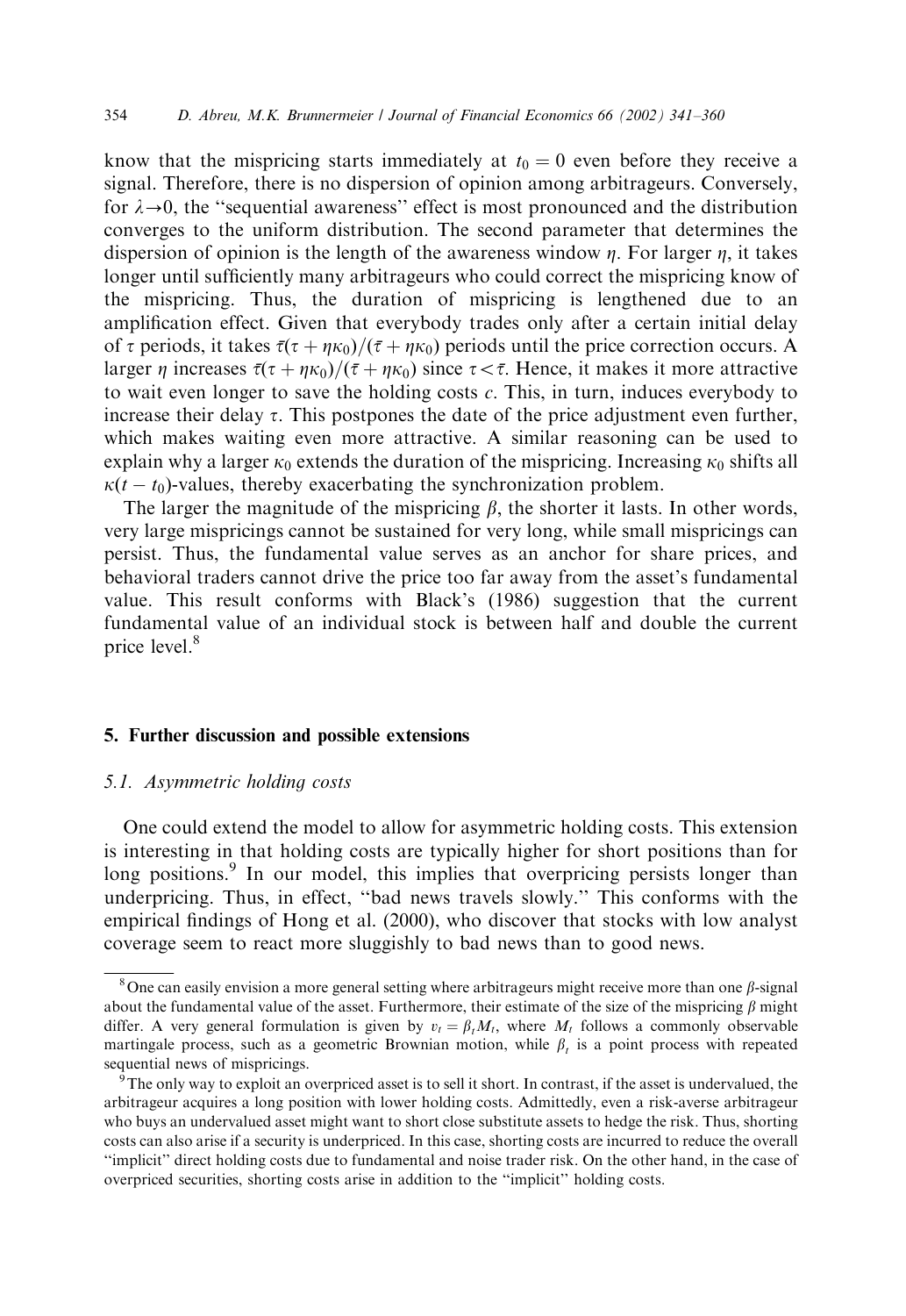# 5.2. Fads in the acquisition and use of information

In the 1980s, much ink was spilled on the impact of foreign exchange rates on the profitability of domestic companies. More recently, the growth potential of a company and the Fed's interest rate policy were particularly salient news, while the cash flow of the company was of secondary importance. Arguably, such shifts in emphasis have not always faithfully tracked fundamentals. Frequently, more relevant factors have been ignored in favor of the currently fashionable ones.

In our model, it is futile for well-informed rational arbitrageurs to act on some piece of information unless a mass of other arbitrageurs will do so also (or unless an exogenous price correction is viewed to be imminent). This coordination element creates a strong incentive for an individual arbitrageur to act only on certain types of information, such as information that other arbitrageurs are acting upon, and ignore information that is being generally ignored, even when such information is more important in terms of fundamentals. Thus, fads and fashions in the use of information can easily arise within our framework. If our model were extended such that behavioral traders were (eventually) more likely to be responsive to the currently fashionable kind of information, and very slow to understand and respond to other kinds of information, the coordination effects referred to above would be reinforced. Similarly, information acquisition costs strengthen these effects.

The notion that professional traders try to forecast the forecasts of others, rather than the fundamentals, was originally proposed by Keynes (1936) in his famous comparison of the stock market with a beauty contest. Brennan (1990) notes that an individual trader has no incentive to collect fundamental information if that information will not be reflected in the price before she has to unwind the acquired arbitrage position. In Dow and Gorton's (1994) overlapping generations model, it is less desirable for arbitrageurs to trade on long-run information because (i) they are short-lived and have to unwind their acquired positions in the subsequent trading round; and (ii) this news will only be reflected in the price if next period's arbitrageur also trades on it. That is, in equilibrium, an arbitrageur will only trade on short-run information if the whole chain of future arbitrageurs is willing to collect and trade on the same piece of information. In Froot et al. (1992), traders have to choose between two pieces of information. They demonstrate that traders with short horizons will herd to collect the same piece of information. A more detailed discussion of these and other papers on investigative herding can be found in Brunnermeier (2001, Section 6.2). In all these models, the interdependence of traders' information acquisition arises from their short horizons. This prevents an explicit analysis of market timing. In our model, arbitrageurs are infinitely long-lived, yet the decision about which information to act upon is interdependent because of holding costs.

## 5.3. Credible signaling

Since differences of opinion are a key element of our model, it is important to identify potential forces that could reduce or even eliminate such differences. We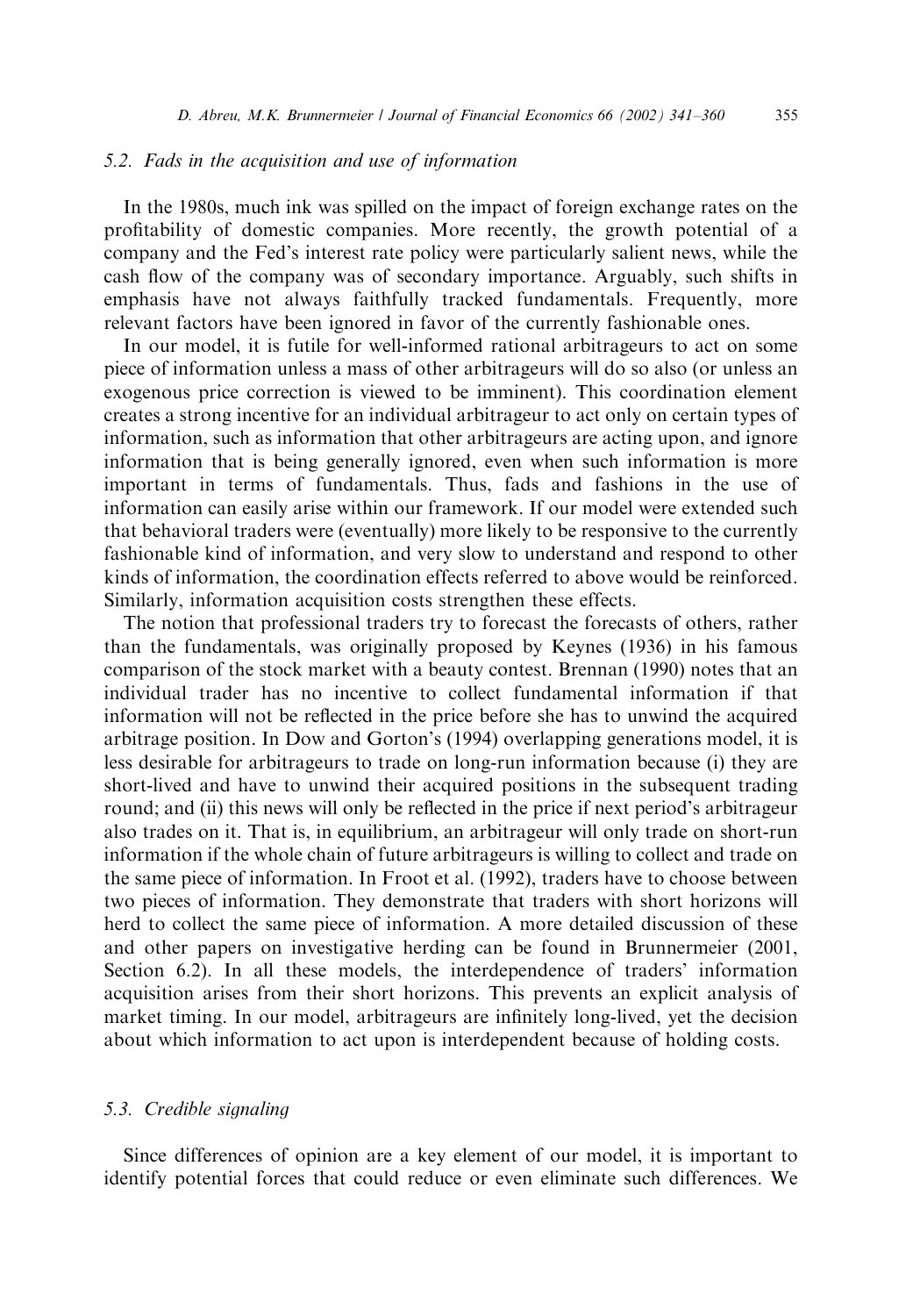discuss two such mechanisms: arbitrageurs' announcements and arbitrageurs' trading activities. The latter is discussed in the next subsection.

An arbitrageur's announcement could make the mispricing commonly known and hence, it could accelerate the price correction. In our setting, this would indeed be optimal for an arbitrageur who has already traded because it reduces holding costs. However, in a richer model it is questionable whether such announcements would be credible. The basic difficulty is that all traders would like to make recommendations that move the price, regardless of whether they have received any information. Such announcements would allow them to front-run their stock recommendations and unload their acquired positions at a profit. Even if traders cared about their reputation, the incentive to manipulate prices for a profit remains potent. This point is made by Benabou and Laroque (1992) in their analysis of stock market "gurus".<sup>10</sup>

## 5.4. Partial price adjustments, rallies, and cascades

In our model, a full price correction occurs in one step at the first instant at which trading pressure by rational arbitrageurs exceeds  $\kappa(t - t_0)$ . This simplifying assumption guarantees that rational arbitrageurs do not perfectly learn each other's information from prices. An earlier version of the paper, Abreu and Brunnermeier (2002), generalizes the model (albeit in a stylized way) to allow for partial price adjustments. These price changes are driven by changes in the total trading imbalance due not only to rational arbitrageurs' trading pressure but also to random shifts in behavioral traders' investor sentiment. Hence, rational arbitrageurs can never be sure whether a partial correction is due to rational traders' trading pressure or just a sentiment shift. This uncertainty ensures that rational arbitrageurs cannot infer "too much" from prices.

The sentiment shocks might be of only a temporary nature since the behavioral traders' mood might swing back. In this case, behavioral traders will consider the lower (higher) price as an attractive buying (selling) opportunity in the subsequent trading round. The resulting rally among behavioral traders will then push the price back to its original level. In addition to a price reversal after a partial price correction, arbitrageurs have to take two additional possible scenarios into account: a partial price correction can be followed by a further price correction (cascade) or the price can simply stay the same. Immediately after the partial correction, rational traders do not know which of the three possible outcomes will prevail. Their estimate of the likelihood of the three outcomes depends on when they became aware of the mispricing. If they have been aware of the mispricing for a long time, they think it more likely that the partial price correction will be followed by a further price move

<sup>&</sup>lt;sup>10</sup> One might argue that George Soros was successful in conveying his information to other traders in at least some of his attacks on Asian currencies. Corsetti et al. (2001) show within a static global games environment that the mere presence of traders like George Soros makes currency pegs less stable, since it reduces the coordination problem for the small speculators and makes them more aggressive. The authors also extend their model to a two-period setting where the large trader is assumed to move in the first period. His trading activity not only reduces the coordination problem but also provides an additional public signal to the small speculators, who are then more likely to attack the currency in the second period.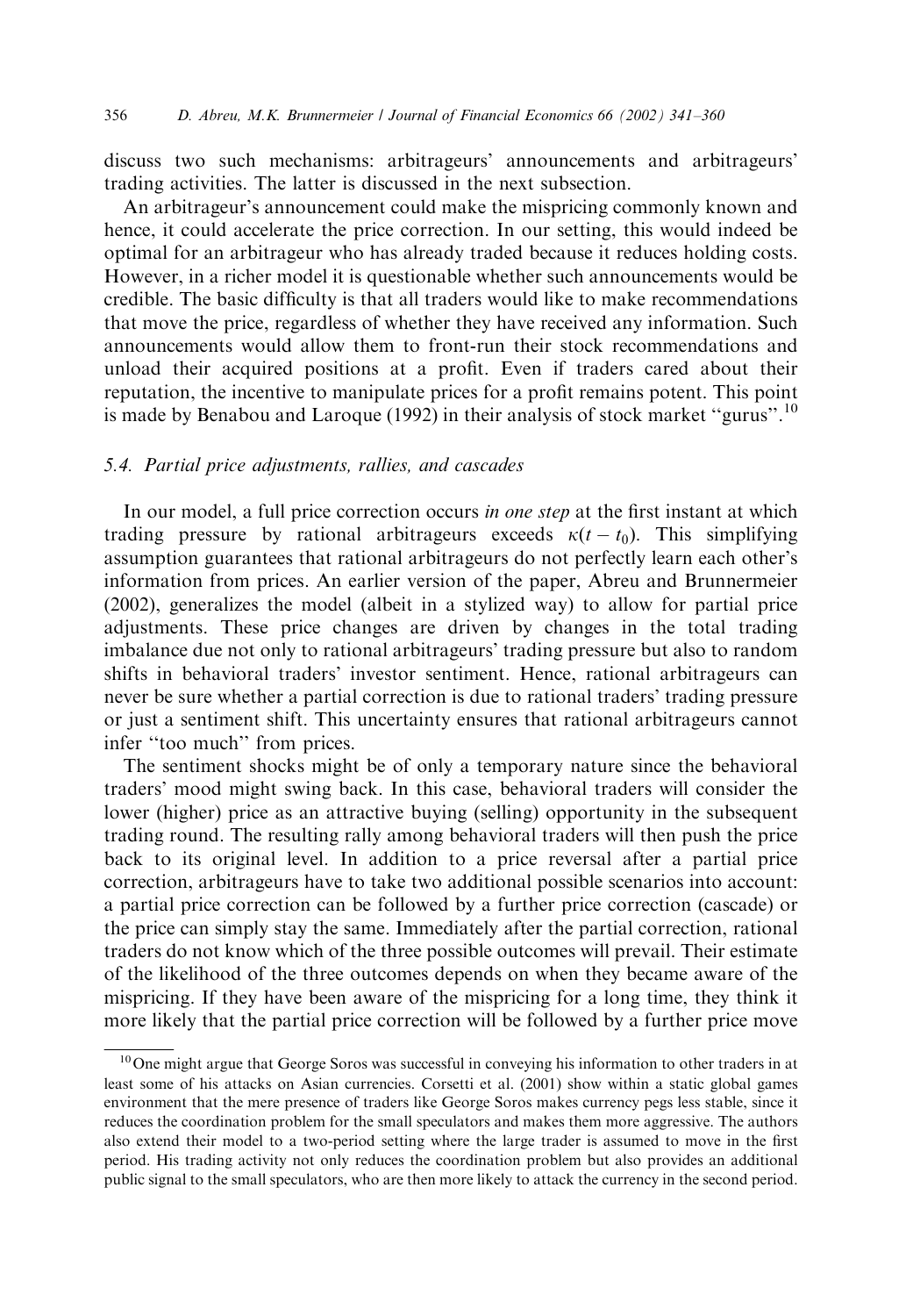towards the fundamentals. Consequently, these arbitrageurs will trade based on their fundamental information. On the other hand, arbitrageurs who only recently became aware of the mispricing will bet on a price reversal. That is, they buy (sell) the asset, even though they know that it is overvalued (undervalued). In equilibrium, arbitrageurs will trade against each other.<sup>11</sup> Note that arbitrageurs' trades after a partial correction can (by going against the fundamentals) even be instrumental in the occurrence of a price reversal. Thus, the actual price dynamics after a partial correction depend on  $t_0$ , which in turn determines the lengths of time traders have been aware of the mispricing. When no price cascade arises, either because the price reverts or stays at its original level, arbitrageurs typically continue to face the synchronization problem—emphasized in this paper—and hence mispricing can persist.

The possibility of partial corrections has competing effects on how long rational arbitrageurs delay acting on their information. On the one hand, knowing that the full correction will typically be preceded by a partial correction, rational arbitrageurs are even more reluctant to exploit the mispricing as long as the price does not move towards the fundamentals. They know that it is likely that they will have a second chance to trade on their information even after the first partial price correction. Therefore, they wait even longer before they trade. A larger  $\tau^*$  prolongs the duration of the mispricing. On the other hand, traders might also mistakenly interpret a price move triggered by a random sentiment shock as being caused by rational arbitrageurs. If this occurs sufficiently many periods after  $t_0$ , the random shock might trigger a full correction.

## 6. Conclusion

This paper presents a new explanation—synchronization risk—for why arbitrage might be limited and behavioral biases in prices persist. The distinctive feature of synchronization risk compared to noise trader risk is that it is not directly caused by behavioral traders. It is each arbitrageur's uncertainty about the timing of other arbitrageurs' actions, combined with the desire to minimize holding costs, that causes each trader to delay an arbitrage trade. As a consequence, and contrary to the prediction of the efficient markets hypothesis, there can be significant and longlasting departures from efficient prices. Nevertheless, our analysis suggests that the price of an asset is (loosely) anchored to its fundamental value since in our model mispricing is corrected more quickly the larger it is. Apart from the basic result of delayed arbitrage, the model also provides an explanation for fads and fashion in the acquisition and use of information and for why ''bad news travels slowly.''

Many extensions of the basic model could be usefully pursued. Perhaps the most challenging is to model the price process more explicitly than we have done. Another task that merits future research is to model the behavioral traders' decision-making

 $11$ A formal analysis and characterization of arbitrageurs' equilibrium behavior for a generalized setting with partial price adjustments is available from the authors.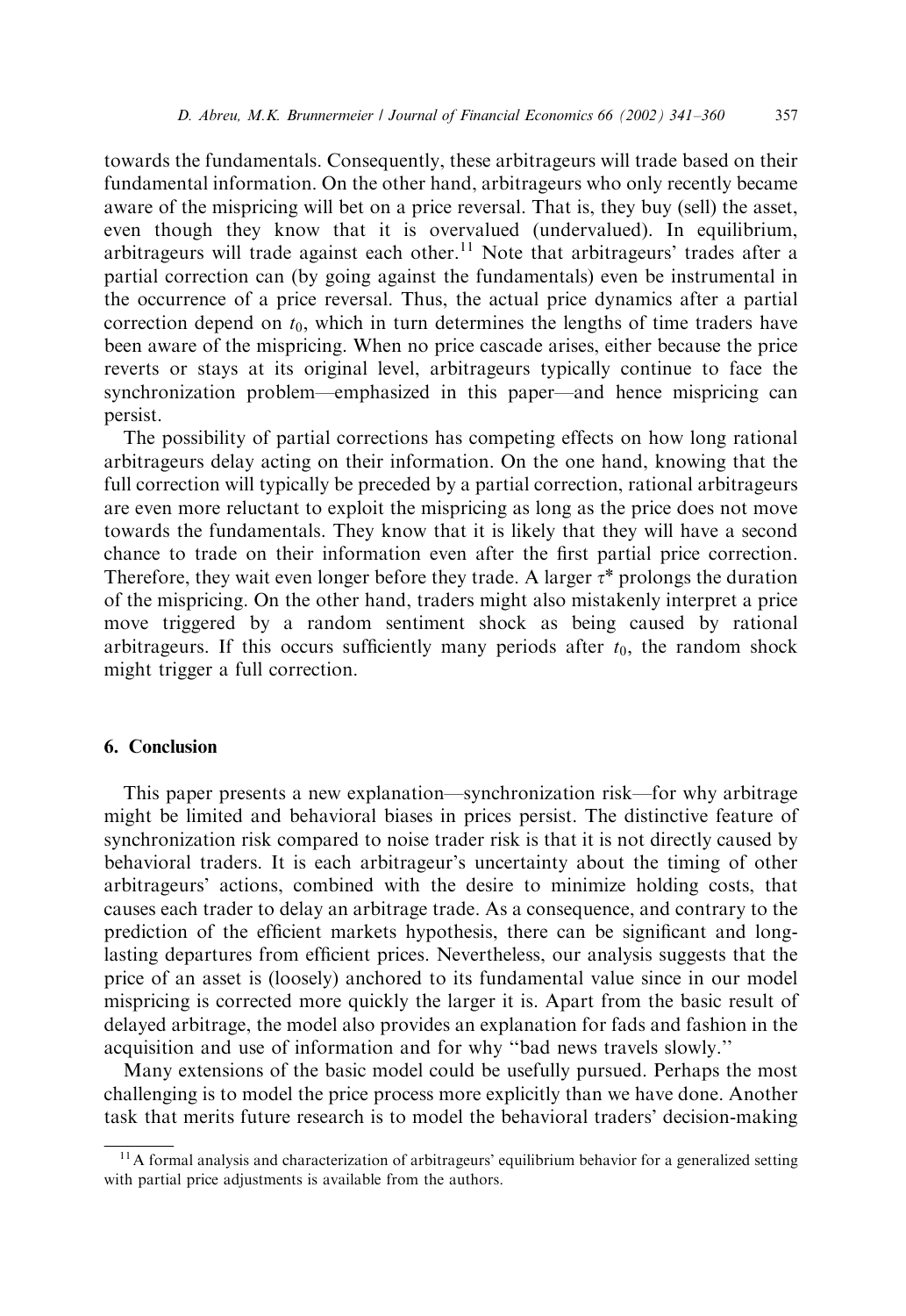based explicitly on well-documented psychological biases. In that setting, arbitrageurs who want to ''read the mind of the market'' would not only have to predict the behavior of other rational arbitrageurs, but would also have to take account of the evolving behavior of irrational traders. Such models would combine synchronization risk with endogenous noise trader risk.

## Appendix A

## A.1. Proof of Proposition 1

We first prove the result for any continuously decreasing function  $\kappa(t - t_0)$  before we provide the explicit closed-form solution for linearly declining  $\kappa(\cdot)$  functions. Let us first consider the case where  $t_0 > \eta$ . Conjecture a symmetric trigger strategy profile whereby all rational arbitrageurs trade  $\tau^*$  periods after they become aware of the mispricing. Hence, the price correction due to arbitrageurs' trading activity occurs at  $t = t_0 + \varphi(\tau^*)$ , where  $\varphi(\tau^*) = \tau^* + \eta \kappa(\varphi(\tau^*))$ . Since this is known to all arbitrageurs, they also know that in equilibrium  $\kappa(\varphi(\tau^*)) =: \kappa^*$  arbitrageurs are needed to correct the mispricing at  $t_0 + \varphi(\tau^*)$ . Hence, at the time when arbitrageur  $\hat{t}_i$  trades, she knows from the existence of the mispricing that  $t_0 \geq t_i + \tau^* - \varphi(\tau^*)$ . Otherwise, the price correction would have occurred already. In equilibrium, trader  $\hat{t}_i$  attacks the mispricing at  $t_i + \tau^*$ . Given the equilibrium hazard rate, as discussed in Section 4 the market timing condition is given by

$$
\left[\frac{\lambda}{1 - e^{-\lambda(t_i + \tau^* + \eta \kappa(\varphi(\tau^*)) - (t_i + \tau^*))}}\right] \beta = c,
$$
  

$$
\frac{\lambda}{1 - e^{-\lambda \eta \kappa(\varphi(\tau^*))}} = \frac{c}{\beta},
$$
  

$$
\kappa(\varphi(\tau^*)) = \frac{1}{\lambda \eta} \ln \left[\frac{c}{c - \lambda \beta}\right] =: \kappa^*.
$$

Hence,

$$
\varphi(\tau^*) = \kappa^{-1} \left( \frac{1}{\lambda \eta} \ln \left[ \frac{c}{c - \lambda \beta} \right] \right),
$$
  

$$
\tau^* = \varphi^{-1} \left( \kappa^{-1} \left( \frac{1}{\lambda \eta} \ln \left[ \frac{c}{c - \lambda \beta} \right] \right) \right).
$$

For  $\tau_i$  > (<) $\tau^*$ , any arbitrageur  $\hat{t}_i$  has a strict (dis-)incentive to trade based on information. By inspection of the market timing condition  $\beta h(t|\hat{t}_i) > c$ , one can easily see that at  $t = t_0 + \varphi(\tau^*)$ , it is optimal for all arbitrageurs who became aware of the mispricing before (after)  $\hat{t}_i = t_0 + \eta \kappa (\varphi(\tau^*))$  to depart from (be at) the initial zero position.

For the special case where  $t_0 < \eta$ , the traders who become aware of the mispricing before  $\eta$  know from the prior distribution that they are more likely to be informed earlier than others. To see that a realization of  $t_0$  prior to  $\eta$  does not affect our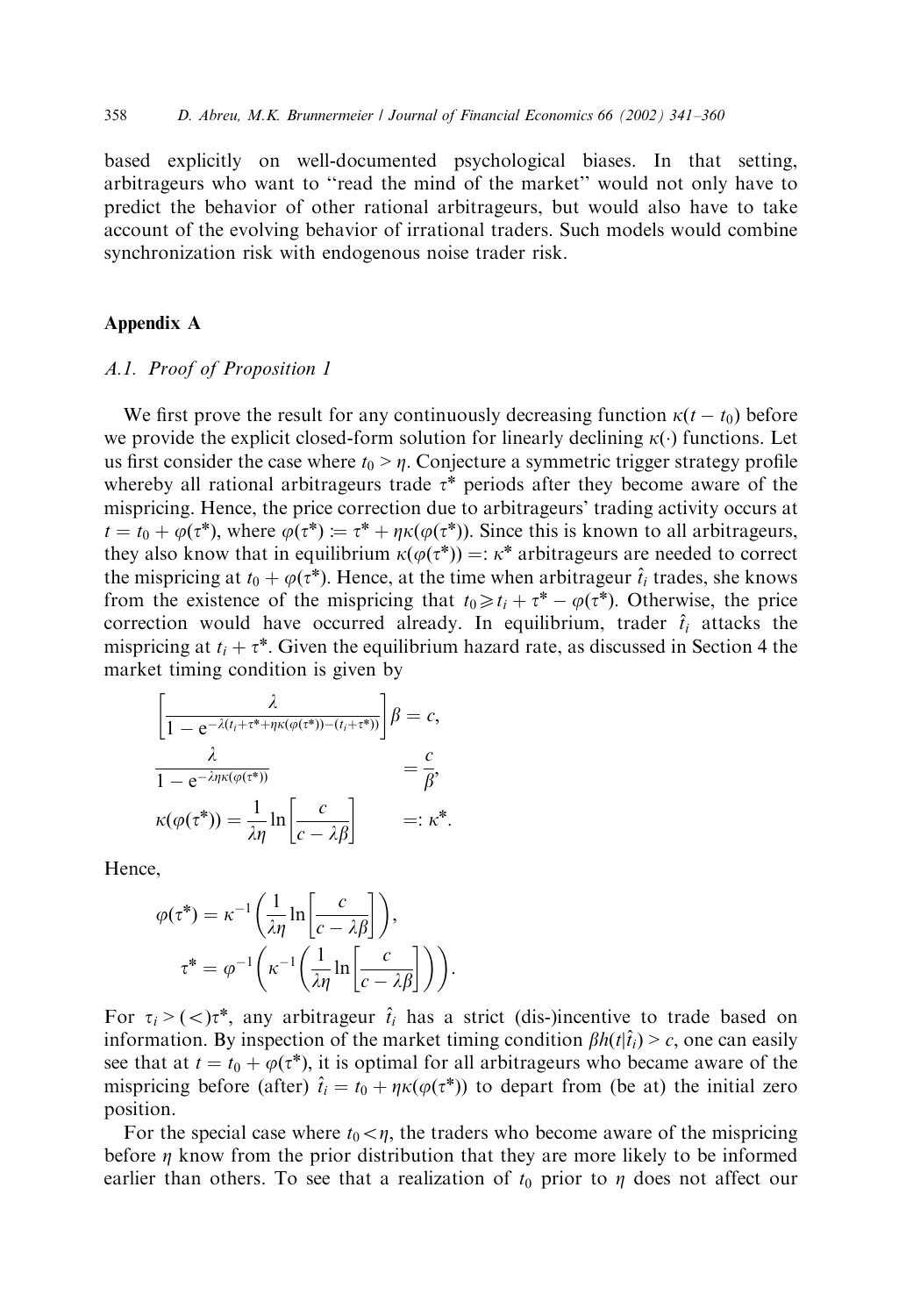analysis, let us conduct the following thought experiment. Consider the realization of  $0 \le t'_0 < \eta$  and assume that the prior distribution of  $t'_0$  is exponentially distributed with support  $[-\eta, \infty)$ . Then the analysis described above applies and the price correction occurs at  $t'_0 + \varphi(\tau^*)$ . A single trader  $\hat{t}_i \leq t'_0 + \eta \kappa(\varphi(\tau^*))$  who receives an additional signal that  $t_0 \ge 0$  will start attacking at a later point in time, but before the endogenous price correction will occur. Similarly, if all traders  $\hat{t}_i \in [t'_0, t'_0 + \eta \kappa (\varphi(\tau^*))]$ receive the additional signal  $t_0 \ge 0$ , the time of the bursting of the bubble remains  $t'_0 + \eta \kappa (\varphi(\tau^*)) + \tau^*$ . Thus, the results described above are also validated for realizations of  $t_0 \leq \eta$ .

For the special case where  $\kappa(t-t_0)=\kappa_0[1-(1/\bar{\tau})(t-t_0)], \varphi(\tau^*)=\bar{\tau}(\tau^*+\tau)$  $\eta\kappa_0/(\bar{\tau}+\eta\kappa_0)$ . Hence, the inverse functions are given by  $\kappa^{-1}(\kappa^*)$ :  $t-t_0 = \bar{\tau}(1-\tau)$  $\kappa^*/\kappa_0$ ) and  $\varphi^{-1}(\varphi): \tau^* = \varphi(\bar{\tau} + \eta \kappa_0)/\bar{\tau} - \eta \kappa_0$ . It is easy to check that in this case

$$
\tau^* = \bar{\tau} - \frac{\bar{\tau} + \eta \kappa_0}{\kappa_0} \kappa^*.
$$

Consequently, the duration of the mispricing is  $\varphi = \bar{\tau}(1 - (1/\lambda \eta \kappa_0) \ln[c/(c - \lambda \beta)])$ and the waiting time is  $\tau^* = \bar{\tau} - (\bar{\tau} + \eta \kappa_0/\lambda \eta \kappa_0) \ln[c/(c - \lambda \beta)]$ , which also has to equal  $\varphi - n\kappa^*$ .

Note that  $\tau^* > 0$ , since we assume  $\bar{\tau} > \max{\{\eta,(1/\lambda)\}}[1/\ln(c/(c - \lambda \beta)) - 1/\tau]$  $\lambda \eta \kappa_0$ ]<sup>-1</sup>}.  $\Box$ 

#### A.2. Proof of Proposition 3

Comparative statics of  $\bar{\tau}(1-(1/\lambda\eta\kappa_0)\ln[c/(c-\beta\lambda)])$ :

W.r.t.  $\beta$ , the derivative of  $c/(c - \beta \lambda)$  is given by  $\lambda c > 0$ . Hence, the duration is decreasing in  $\beta$ .

W.r.t.  $\bar{\tau}$ , the derivative is  $1 - \frac{1}{\lambda \eta \kappa_0} \ln[c/(c - \beta \lambda)] > 0$ .

It is obvious that the duration of the mispricing is increasing in  $\kappa_0$  and  $\eta$ .

Since  $-(1/\lambda\eta\kappa_0)\ln[c/(c-\beta\lambda)]=(1/\lambda\eta\kappa_0)\ln[(c-\beta\lambda)/c]$ , it is easy to see that both factors are decreasing in  $\lambda$ . Hence, the duration of the mispricing is decreasing in  $\lambda$ .  $\square$ 

#### References

Abreu, D., Brunnermeier, M.K., 2001. Bubbles and crashes. Econometrica, forthcoming.

Abreu, D., Brunnermeier, M.K., 2002. Synchronization risk and delayed arbitrage. Mimeo, Princeton University.

Allen, F., Gorton, G., 1993. Churning bubbles. Review of Economic Studies 60, 813–836.

- Allen, F., Morris, S., Postlewaite, A., 1993. Finite bubbles with short sale constraints and asymmetric information. Journal of Economic Theory 61, 206–229.
- Barberis, N., Thaler, R., 2001. A survey of behavioral finance. In: Constantinides, G., Harris, M., Stulz, R. (Eds.), Handbook of the Economics of Finance. Elsevier, Amsterdam, forthcoming.
- Benabou, R., Laroque, G., 1992. Using privileged information to manipulate markets: insiders, gurus, and credibility. Quarterly Journal of Economics 107 (3), 921–958.

Black, F., 1986. Noise. Journal of Finance 41 (3), 529–543.

Brennan, M.J., 1990. Latent assets. Journal of Finance 45, 709–730.